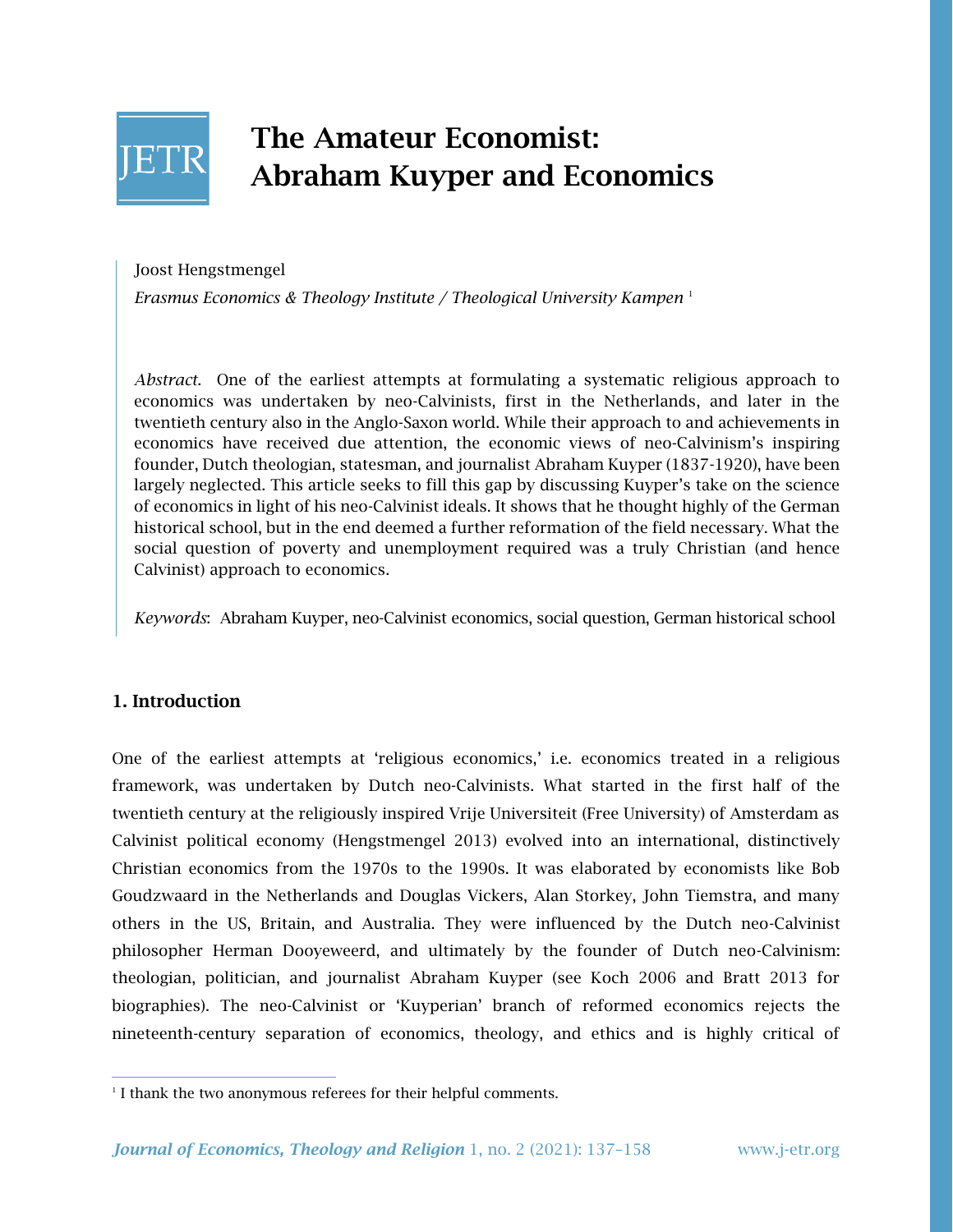(neo)classical economics. Kuyperian economists believe that economics, like all science, is ultimately founded on religious presuppositions: there simply is no such thing as a value-free and purely objective science of economics. Faithful to the belief that Jesus Christ is Lord of all creation, including the economy and economic science, they aim at reforming economics.

Much of the literature on the neo-Calvinist tradition in economics (Goudzwaard 1986; Hoksbergen 1992; Tiemstra 1999; Goudzwaard and Jongeneel 2014, esp. 215-20; Pahman 2016; Oslington 2020) deals more with Kuyper's heritage than with Kuyper's own economic views and understandably so, for Kuyper was anything but a professional economist. Moreover, his extensive and wide-ranging oeuvre contains little that counts as economics proper. Nevertheless, Kuyper showed a more than average interest in what was by then known as the science of political economy (*staathuishoudkunde*). On various occasions, he stressed the importance of economics and made a thorough study himself of some of its practitioners. Already in Kuyper's early work (e.g., Kuyper 1872), there is an awareness of the role played by political economy, both in theory and in practice, in the economic problems of his days. His contribution to this so-called "social question" of improving the working and living conditions of laborers is well-documented—and will therefore not be discussed here. His views on economics as a discipline, however, have thus far been largely neglected.

The nineteenth century, to which Kuyper belonged intellectually, was dominated by classical economics. This school of Adam Smith, Thomas Malthus, John Stuart Mill, and others worked mostly deductively, in search of economic laws. It assumed self-interested economic behavior, and argued for a harmony of interests and minimal government interference. The middle of the century saw the emergence of various types of socialism that attacked the classical framework. Building on earlier expressions of utopian socialism, Karl Marx gave birth to a 'scientific' socialism that criticized the capitalist system for exploiting laborers and predicted the eventual downfall of capitalism. In Germany, the rise of historicism led to the development of the school of historical economics, subdivided into an older school of Wilhelm Roscher, Bruno Hildebrand, and Karl Knies and a younger one led by Gustav Schmoller. Rejecting the absolutism of classical economic theory, both schools took a historical approach to economic development, with due attention to political, legal, and cultural aspects. Thanks to their concern for the laboring class, adherents of the school were known as state or armchair socialists (*Kathedersozialisten*). Between 1875 and 1925, several other schools less important to our story emerged, including marginalism, institutionalism, and welfare economics. These followed upon a "battle of methods" (*Methodenstreit*) that Kuyper was probably unfamiliar with.

In the Netherlands of Kuyper (see Duyverman 1978; Vermaat, Klant and Zuidema, 1987; Boschloo 1989; Zuidema 1992; Elzas 1992; Hasenberg Butter 2011), economics enjoyed an early academic institutionalization. As early as 1815-6, the new science was taught as a separate course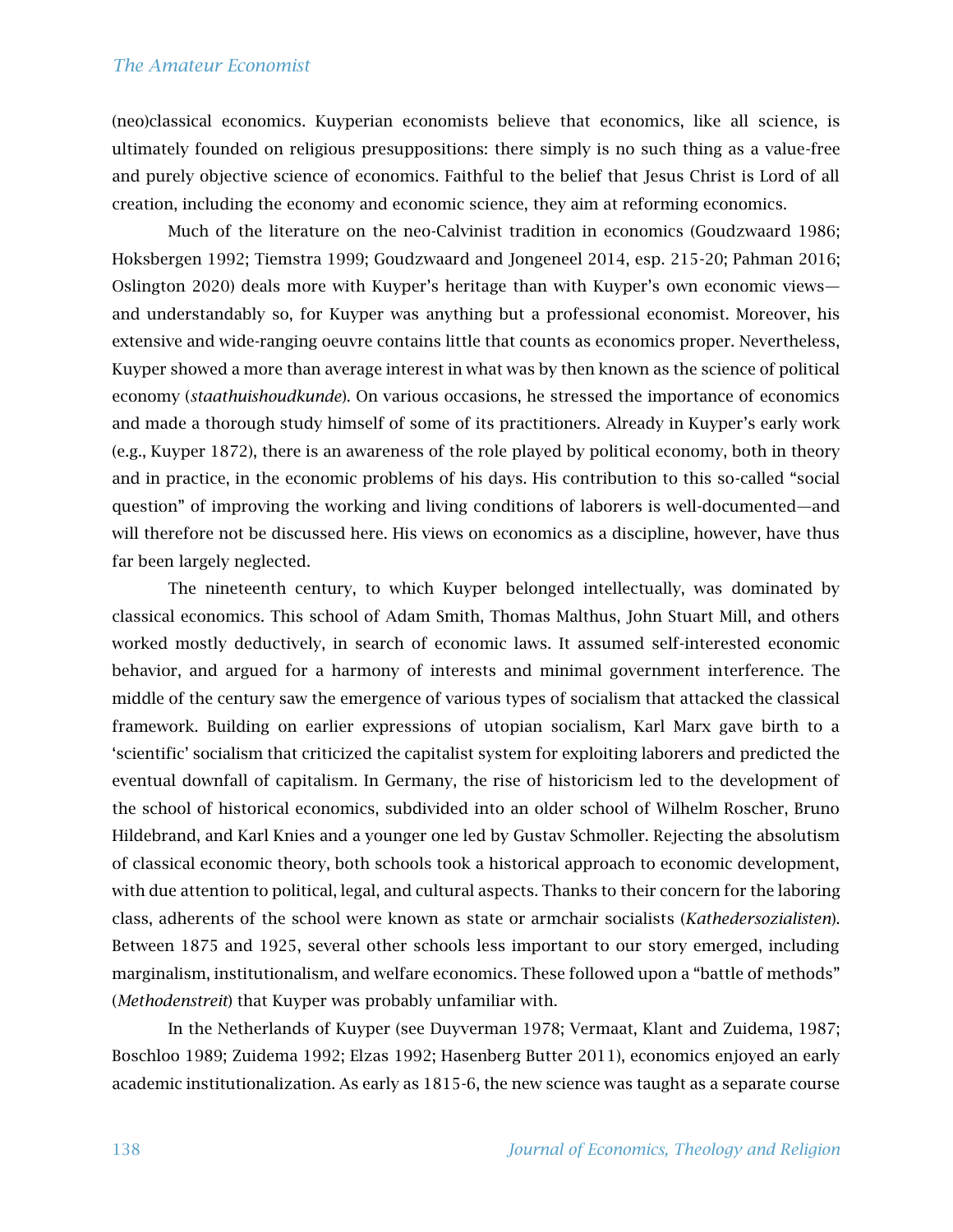in Leyden by H. W. Tydeman, and by 1830 almost all Dutch faculties of law had their own economic chair. One usually distinguishes between four generations of early Dutch economists. The first is formed by the "godfather" of Dutch economics, G. K. van Hogendorp (1762-1834), who played an important role in transmitting foreign economic ideas. He served as a mentor to the second generation (±1815-1850), consisting of Tydeman and Utrecht professor J. Ackersdijk, the "father" of Dutch economics, among others. Both were strongly influenced by British classical economics. The third generation (±1850-1890), headed by Leyden professor S. Vissering, "the Dutch Bastiat," rather followed the French school of classical economics. Except for "the Dutch Ricardo," banker W. C. Mees, they were hardly original and lacked a purely theoretical interest. Due to the second and third generations, classical economics dominated the first three-quarters of the nineteenth century.

Beginning in the 1870s, the period during which Kuyper began to write about the social question and entered politics, Dutch academia witnessed a growing interest in the historical school and marginalist approach in economics. The former appealed to people like H. P. G. Quack, who sympathized with Christian socialism, politician H. Goeman Borgesius, J. A. Levy, author of a book on English academic socialism, and M. W. F. Treub, who proposed a 'social economics' (Tieben and Schoorl 2016). The latter was adopted by a new generation of economists, including N. G. Pierson, J. d'Aulnis de Bourouill, and C. A. Verrijn Stuart. Whereas Amsterdam professor Pierson dominated Dutch economics since the 1880s, after his death in 1909 Groningen professor Verrijn Stuart became the most influential theoretical economist. Interestingly, Kuyper the politician crossed swords with many of these fourth-generation economists in the Dutch House of Representatives (henceforth: parliament).

Given this short account of nineteenth-century economics both abroad and at home, it is interesting to know where such an influential figure in Dutch politics and society as Kuyper stood. What role did economics play in his writings and speeches,<sup>2</sup> and how far did his knowledge of the school struggle in economics extend? Answering these questions is the focus of this article, which is organized as follows. Section 2 deals with the way Kuyper linked the social question to political economy as a science, and the classical school more specifically. Section 3 discusses the scope of Kuyper's readings in economics as well as his sympathy for the German historical school. In section 4, Kuyper's preference for the historical approach to economics is illustrated by his contributions to the debate on free trade versus protectionism. The penultimate section 5 sketches his ideal of a Calvinist economics. Finally, section 6 concludes.

<sup>2</sup> Kuyper's numerous economic contributions to the Dutch newspaper *De Standaard* have not been systematically checked.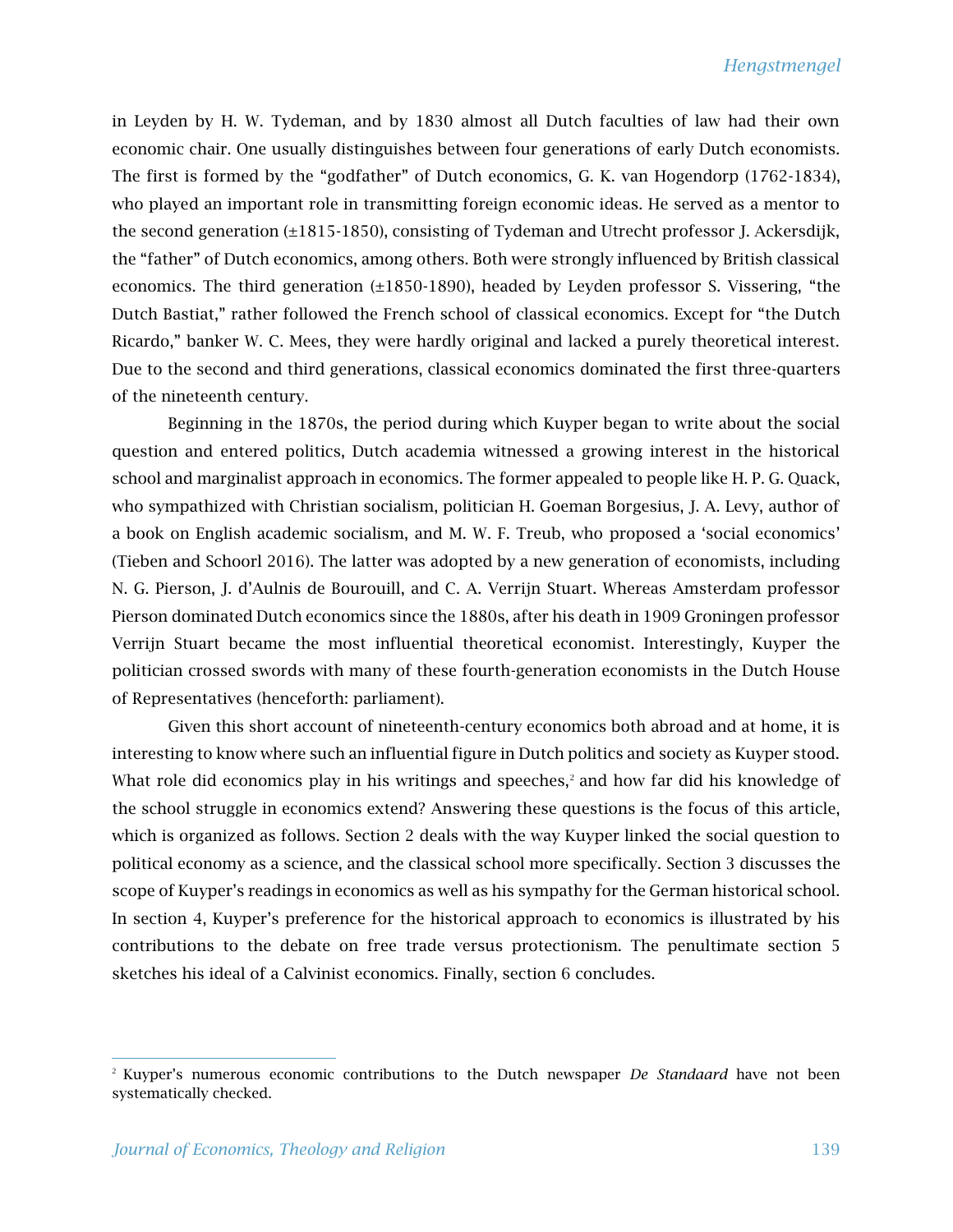#### 2. The social question in scientific form

Due to the influence of classical economists such as Smith, Jean-Baptiste Say and Frédéric Bastiat, the science of political economy in the Netherlands for a long time conveyed a liberal-economic message. Virtually all economists of the second and third generations were staunch liberals who believed the economy could be left alone, as it was governed by eternal laws. As a rule, they optimistically pleaded for economic freedom and opposed state intervention. With regard to the question of poverty, which rose to prominence only in the 1850s, the liberal economists took a passive stance (Boschloo 1989, 118-28, 196-247; Schoorl 2001). Foremost a moral problem, pauperism was said to disappear automatically, provided that the government did not interfere. Several of these economists participated at the conferences organized by the Algemeene Vereeniging tegen het Pauperisme (General Association against Pauperism), defending a laisserfaire position. Poor relief was seen as a private and ecclesiastical affair, and poverty alleviation ultimately required economic, moral, and religious education. However, there were a few exceptions. Tydeman, unlike his colleagues, was an interventionist who published on the question of poverty and supported the Poor Law of 1854. Though a supporter of laisser faire, also Amsterdam professor J. de Bosch Kemper showed an above-average concern for the poor that resulted, among other things, in a lengthy historical study of poverty. His student Quack, professor of economics in Utrecht and Amsterdam, wrote a six-volume work on the history of socialism from antiquity to modern times.

The late Dutch industrialization in the 1870s brought to the fore a new "social question" (or "workers question"). It covered a range of socio-economic problems, from deplorable working and living conditions and mass unemployment to child labor and alcohol abuse, which all cried for a solution. Again, the answer of the older generation of liberal economists was one of noninterventionism based on a belief in the progressive evolution of society. They maintained that there was actually no social question at all. De Bosch Kemper, Quack, and later academic socialists, by contrast, strove for what the former called an "emancipation of the factory workers." In 1870, a younger generation of liberals including Delft professor of economics B. H. Pekelharing founded the Comité ter bespreking der sociale quaestie (Committee for discussing the social question). Several years later, *Vragen des tijds* (*Contemporary Questions*) was launched as an alternative to the well-known liberal periodical *De Gids* (*The Guide*), in which the older liberal economists published their work. The new journal developed into a platform for Dutch academic socialists who believed that the conditions of laborers cried out for social action and state intervention. In the first quarter of the twentieth century, a Dutch school of Marxism emerged, with Rudolf Kuyper as one of its theorists (Kalshoven 1995).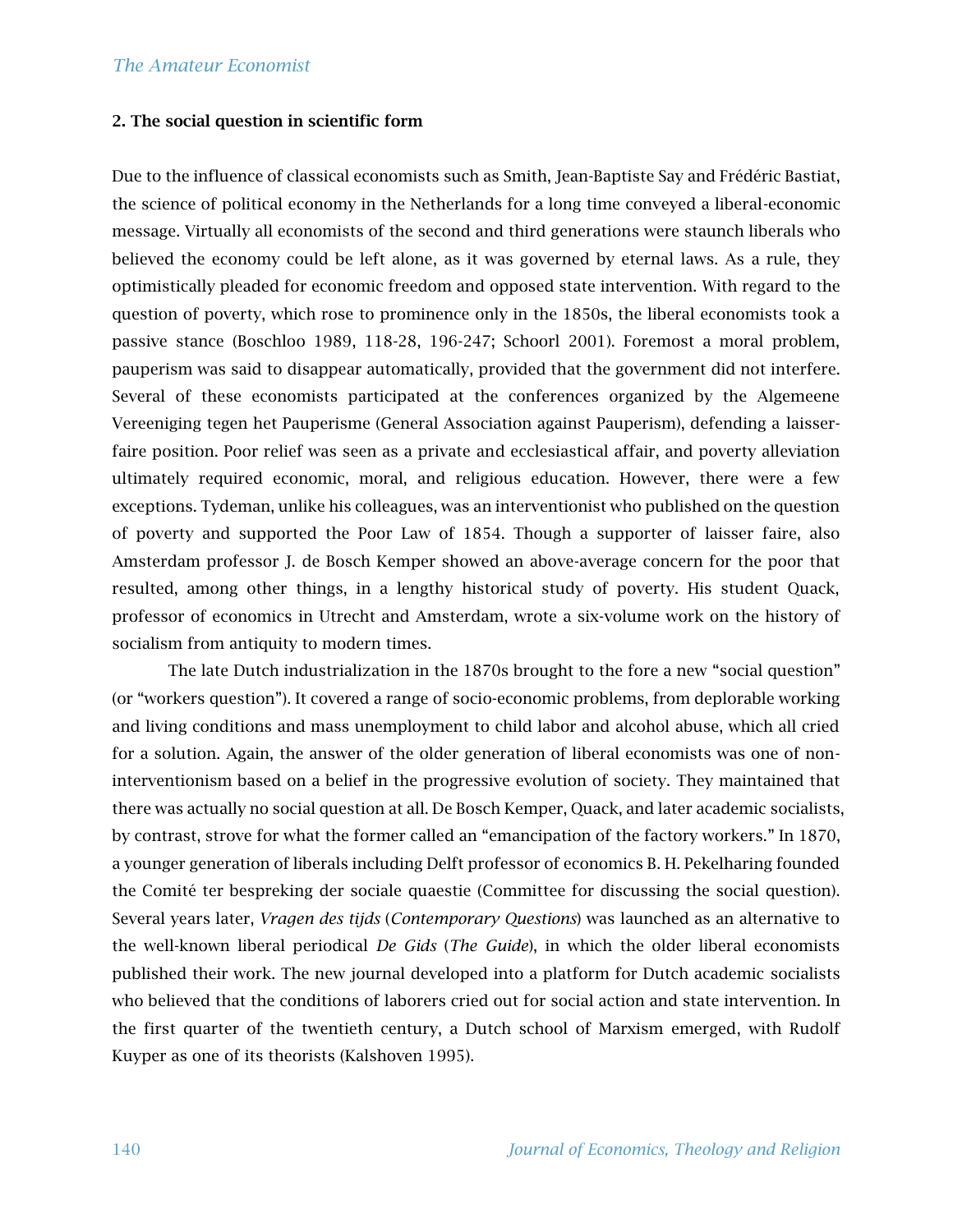As a Member of Parliament (MP), our Abraham Kuyper was supposed to deal with economic problems as well. Most of these revolved around the social question, which he deemed of great urgency. His efforts effectively made him an amateur economist. His pupil Tiemen de Vries (1904, 7-8) indeed called political economy "the social question in its scientific form." Kuyper's best-known discussion of the social question was his 1891 address, *The Social Question and the Christian Religion*—which has rightly been called the Protestant equivalent of Leo XIII's *Rerum Novarum* published in the same year. His lifelong passion to help the poor (Bratt 2002; Van Dyke 2013) left many other traces, though. From a practical point of view, Kuyper as MP called for a code of labor law and chambers (councils) of labor; in his role of prime minister from 1901 to 1905, he presented a series of legislative proposals for social reform (three of which were actually adopted). In his writings, the social question first features in an inaugural sermon preached in 1870 and is still present in a political speech held in 1918, two years before his death. In the half-century between, he published various theological and political works dealing with poverty, unemployment, and labor conditions (Kuyper 2021 provides an English anthology).

Repeatedly, Kuyper presented the economic distress of his times as an effect of the French Revolution. Although he had to admit that the revolution of 1789 was not the only cause, it was, he asserted, the main cause. Kuyper envisioned a close relationship between prevailing world views or ideologies and the way that societies are organized and governed. World views come with different conceptions of society, which in turn give rise to corresponding economic theories and policies. The French Revolution he viewed as an atheistic world view that glorified individual man. It showed itself to be thoroughly individualistic, conceiving of society as a sum of egoistic, self-seeking individuals. Having dispensed with the supernatural dimension of life, revolutionaries elevated money as man's highest good.

The revolutionary ideology was provided with a political-economic vindication by classical economics, a school that Kuyper fought all his life (Smeenk 1937, 15-6). He denoted it interchangeably as Adam Smith's "old-orthodox school," "Manchester school," or "liberal school" of economics. This school, he once explained to his colleagues in parliament, "found in Stuart Mill its strongest representative, and can be characterized as the school of the individualistic principle, which takes selfishness as its lever, and sets utility as the supreme goal" (1890, 193). When it came to economic policy, it preached a "mercantile gospel of *laissez faire, laissez passer*" that resulted in a struggle for money and, eventually, a struggle for life in society (1891, 21). The laisser-faire politics of the liberals reduced the laborer to a "sort of appendix of the machine"  $(1889, 19)^3$  This led to the birth of the problems addressed by the social question. Whereas the classical school promised the greatest happiness of the greatest number, Kuyper cited theologian

<sup>&</sup>lt;sup>3</sup> Cf. Marx's and Engels's (1848, 7) observation that the laborer became a "bloßes Zubehör der Maschine."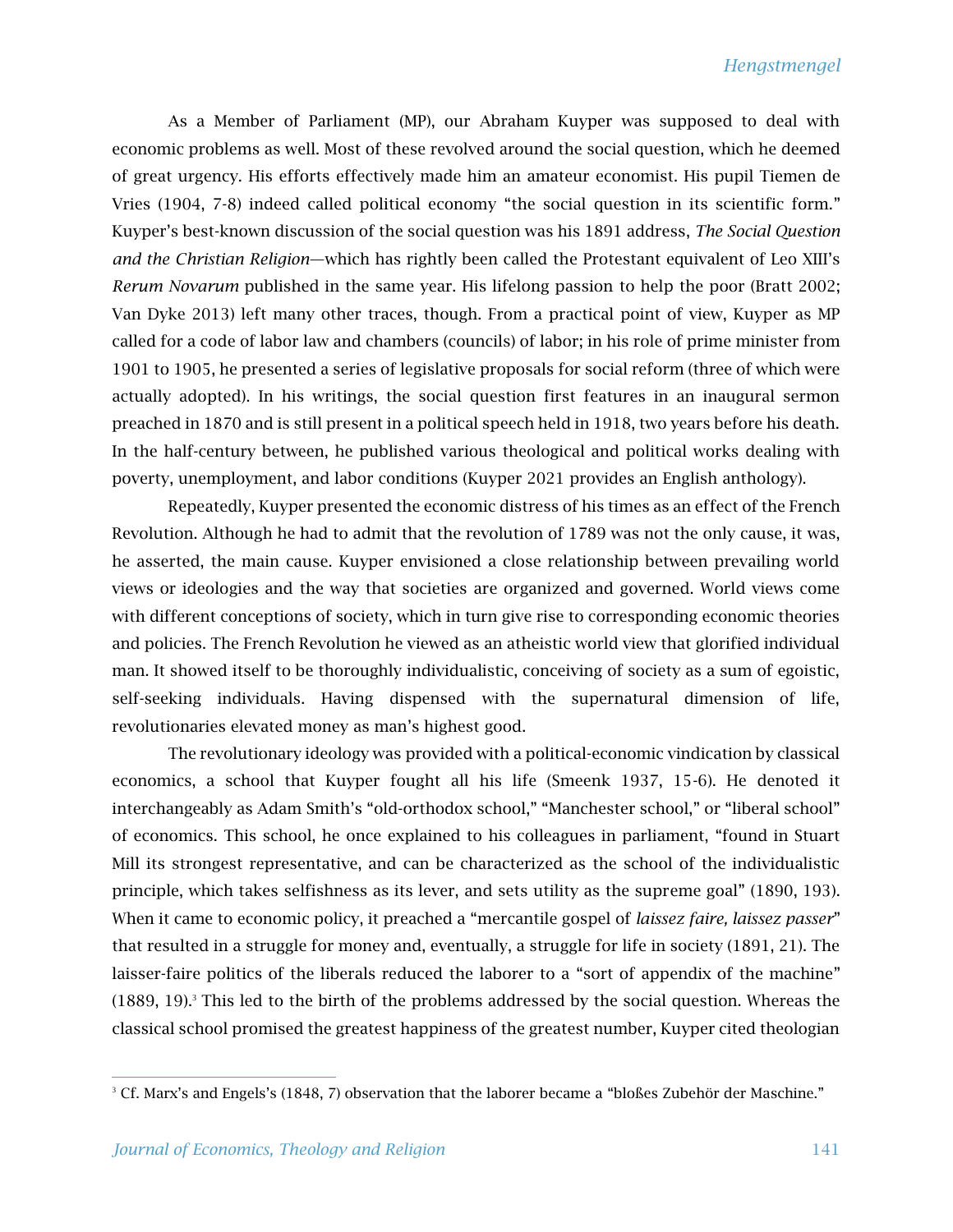Rawson Birks, "the greatest discontent of the greatest number, seems almost to be the result" (1890, 194).

Liberty, however, was not the only ideal of the French Revolution, nor were liberalism and liberal economics its only products. Indirectly it also gave birth to socialism and social democracy, which in a sense were faithful to the other revolutionary ideals of equality and fraternity. In Kuyper's eyes, socialist concerns about the economic problems of his day were fully justified. He also mostly shared their analysis of the causes. In his 1891 address on the social question, Kuyper warned his audience not to think of socialists as ignorant or utopian hotheads. As a matter of fact, they were respectable and learned people. "Marx was, like Marlo and Rodbertus, a man of outstanding learning and high scientific sense" (1891, 64; cf. 1909, 263 on Lassale, Marx and Engels). As a Dutch example, he mentioned Quack. Unlike earlier communists and utopists as Charles Fourier and Pierre-Joseph Proudhon, the socialists studied the problems of capitalism carefully. "The very serious power of the socialists precisely lies in study and thorough research" (1891, 70). Their solution to the social question in terms of extensive state intervention, however, was erroneous.

#### 3. Kuyper among the economists

Inspired by the example of the socialists and Roman-Catholic writers alike, Kuyper believed that finding an answer to the social question required in-depth study (cf. De Gaay Fortman 1956, 21- 2)—not only of the factual situation but also of the existing literature. "Also on our side," he states in the notes to his 1891 address, "there must be study and work. One won't get further with the social question by sentimental talk or superficial generalities" (1891, 70; cf. 1897, 5). The extensive footnotes to the printed version of his address, which listed all the relevant literature as he saw it, testified to Kuyper's own intellectual wanderings. His interest in socioeconomic literature dates from at least 1869, when he borrowed a book by Bishop Von Ketteler, probably *Die Arbeiterfrage und das Christenthum*, from Groen van Prinsterer's wife. Since most of the titles mentioned in the footnotes date from the 1770-80s, Kuyper must have read a great many books in these years. He studied works written not only by Roman-Catholics but also by a great variety of socialists and liberals. The posthumous catalog of Kuyper's private library groups all of these writings under "Oeconomie."

Only a smaller part of the titles that Kuyper mentions in his footnotes can be classified as economics proper. Yet there is no doubt that he saw the importance of the young science, not least because of the influence of economic theories on politics and everyday life. In 1872, in a letter to Groen van Prinsterer, he inquired for "the best, most Christian-Historical work written on political economy" (Goslinga 1937, 179). While Groen was unable to answer his question,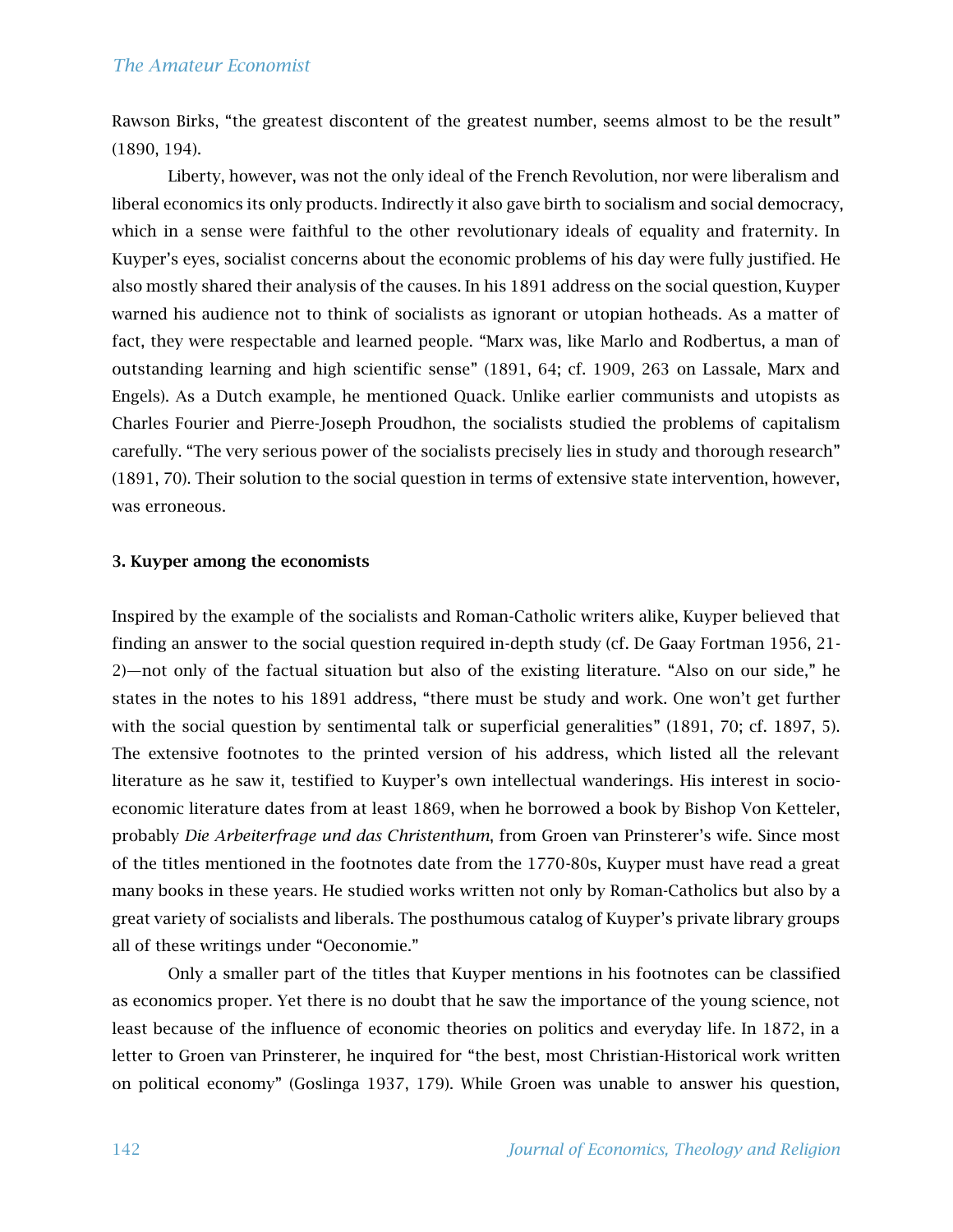Kuyper continued his readings in economics. Two years later, in a letter to Groen again, he mentioned Marx, suggesting that he had started in *Das Kapital.* His hours spent with Marx proved helpful later in life when he confronted socialists and social democrats in parliament with what their "chieftain" wrote. Not only did Kuyper believe that reality disproved Marx's predictions about the collapse of capitalism; Kuyper also claimed that Marx's materialistic system of thought in the end was atheistic (1909, 75, 91, 93-4). Ultimately, the choice for Christian members of parliament concerned with the social question was one between Marx or Christ (1909, 265).

Of course, Marx was not the only economist in Kuyper's economic universe. The appendix to this article lists all the titles by professional economists that appear in his works. If we suppose that he read everything that he quoted from or referred to by edition or page, then all these books were once at his desk or on his bookshelves. What may in any case be deduced from this list is that Kuyper mainly studied economists in the classical-economic tradition and members of the German historical school. Of Smith, Malthus, and Ricardo he consulted later editions—Ricardo even in French, and Marx's *Capital* he knew at least in two editions. That said, it is possible that Kuyper studied Smith and Marx primarily from secondary sources, since he also refers to J. F. Baert's *Adam Smith en zijn onderzoek naar den rijkdom der volken* (*Adam Smith and his Inquiry into the Wealth of Nations*, 1858) and Gabriel Deville's *Le Capital de Karl Marx, resumé* (1883). Eisenhart, Laspeyres, Roscher, and Block apparently served as his guides to the history of economic thought.

Kuyper, it is clear, was well aware of the different currents of economic thought. To the same extent as theological departments, he observed, faculties of law where political economy is studied are characterized by discord (1908, 234, referring to Treub's critique of Pierson). In his address on the social question (1891, 28-30), he summarized all the varieties of nineteenthcentury socialism, from nihilism and anarchism to state socialism, and the historical school in economics more specifically. He also realized that the classical school was far from extinct. In a series of newspaper articles, Kuyper (1880b) classified Minister of Finance (and former professor of political economy) Vissering as "leader and spokesman of the egoist school of political economy," the dehumanizing theories of which reduced man to a labor force.<sup>4</sup> As an alternative, Kuyper mentions the "ethical school"—unfortunately without providing details. Thirty years later, he pointed out in parliament (1908, 122-3) that liberal economics was represented in Utrecht by d'Aulnis and in Amsterdam by Treub.<sup>5</sup> Thanks to the German economist Albert Schäffle, however,

<sup>4</sup> Other characterizations of Vissering by Kuyper include: "academic incarnation of a throughout egoistic political economy" (*De Standaard*, August 21, 1879) and "captain and veteran of the economists of Smith's school" (September 15, 1879).

<sup>5</sup> This shows that Kuyper was unaware of the fact that d'Aulnis stood in the new marginalist tradition, and Treub rather represented the historical school.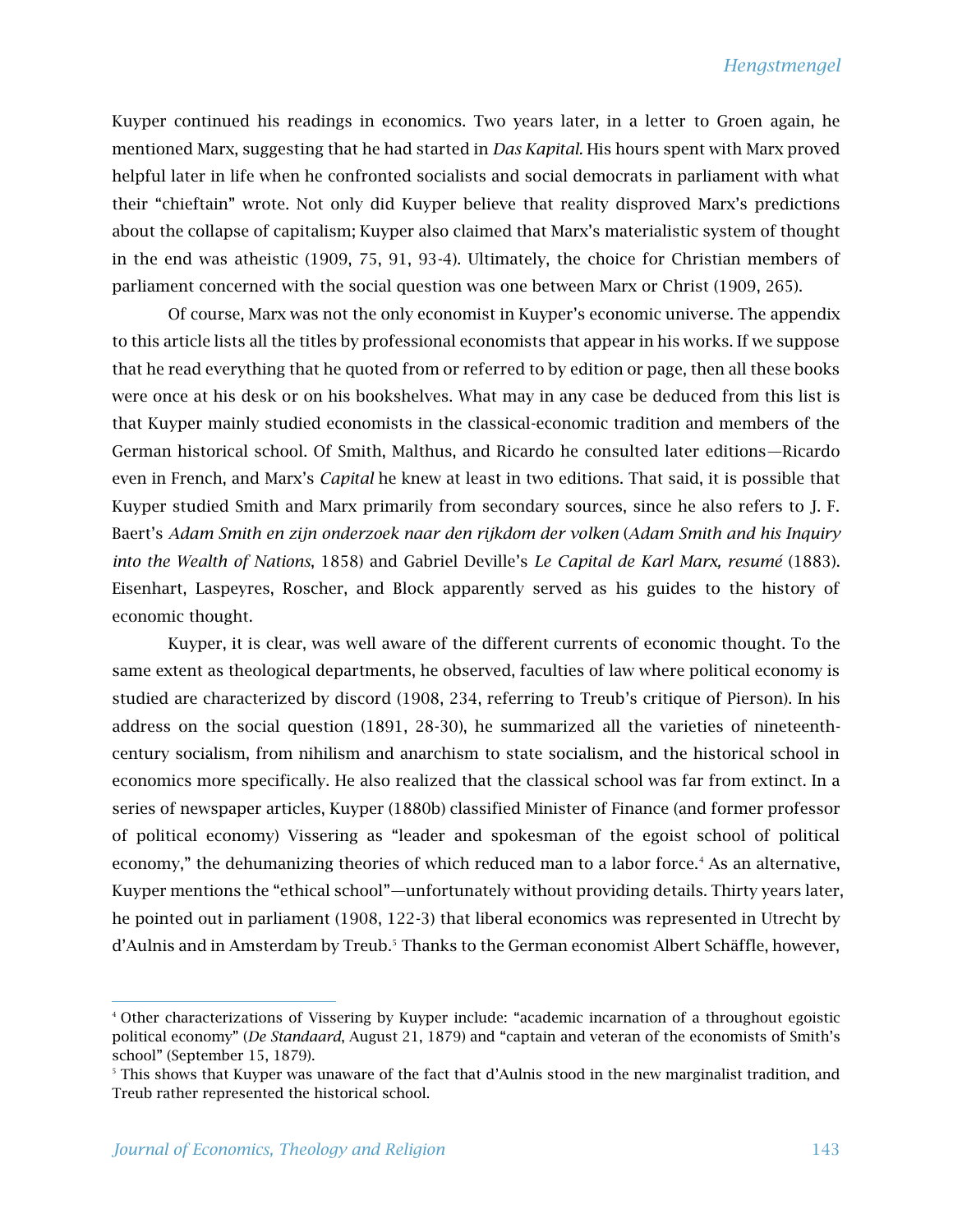the "old school of Bastiat and Cobden" was abandoned by younger economists (*Handelingen* 1910, 488). It was with the younger and older German historical schools that his own sympathies lay.

In Dutch parliament, Kuyper once openly sided with the Germans (cf. Zijlstra 1987, 155). Commenting on the new liberal Pierson cabinet formed in 1897, he publicly questioned whether it was sufficiently homogenous in its principles and plans. After all, Prime Minister and former professor of political economy Pierson and Minister of Foreign Affairs W.H. de Beaufort were, in his eyes, followers of the classical school of economics, while Minister of Justice and former professor of political economy P. W. A. Cort van der Linden had armchair-socialist sympathies. This led Kuyper to call into question whether the social reforms promised by the Pierson cabinet would be sufficiently consistent. He lectured on this topic for about 15 minutes:

When it comes to social reforms, there is not a single road. Many people still believe this, and most organs of the liberal press write as if there is only one school in economics. But anyone who crosses the border and takes note of academic studies abroad knows better. Indeed, there is not one but two schools, which oppose each other like water and fire, namely the old-orthodox school of Smith, Say, and Ricardo and the younger one of Carey, Friedrich List, and Roscher. Now it of course interests me to know whether the cabinet when it is ready for its social reforms, these will be dominated by the spirit of the old or the new school. ... I insist [on this question] since the Christian parties in this country have followed the dispute between both economic schools with particular interest. (...)

Precisely because these [parties] fight for the Christian and historical (I do not say Christian-historical) philosophy of life [*levensbeschouwing*], they could not but oppose the older-orthodox school of economics. Burke had already blown the anti-revolutionary trumpet against the false individualism, and after him all opponents of revolutionary principles (all those, whether Protestant or Roman-[Catholic], who have stood up to fight the pernicious principle of the French Revolution) have increasingly committed themselves to the historical school. And, when they got involved in economics, they felt ever deeper and have pronounced with increasing clarity that also to them the old school in economics went against the grain, since it shared with the French Revolution the same deductive method, the same one-sided individualism, the same magic with a certain view of man [*menschentype*], the same indifference towards the national and the ethical interest.

So when, gradually, in economics altogether different historical-social ideas were proclaimed by men like Carey in America, by Friedrich List and others, men of Christian conviction in almost countries have expressed their sympathy. (...)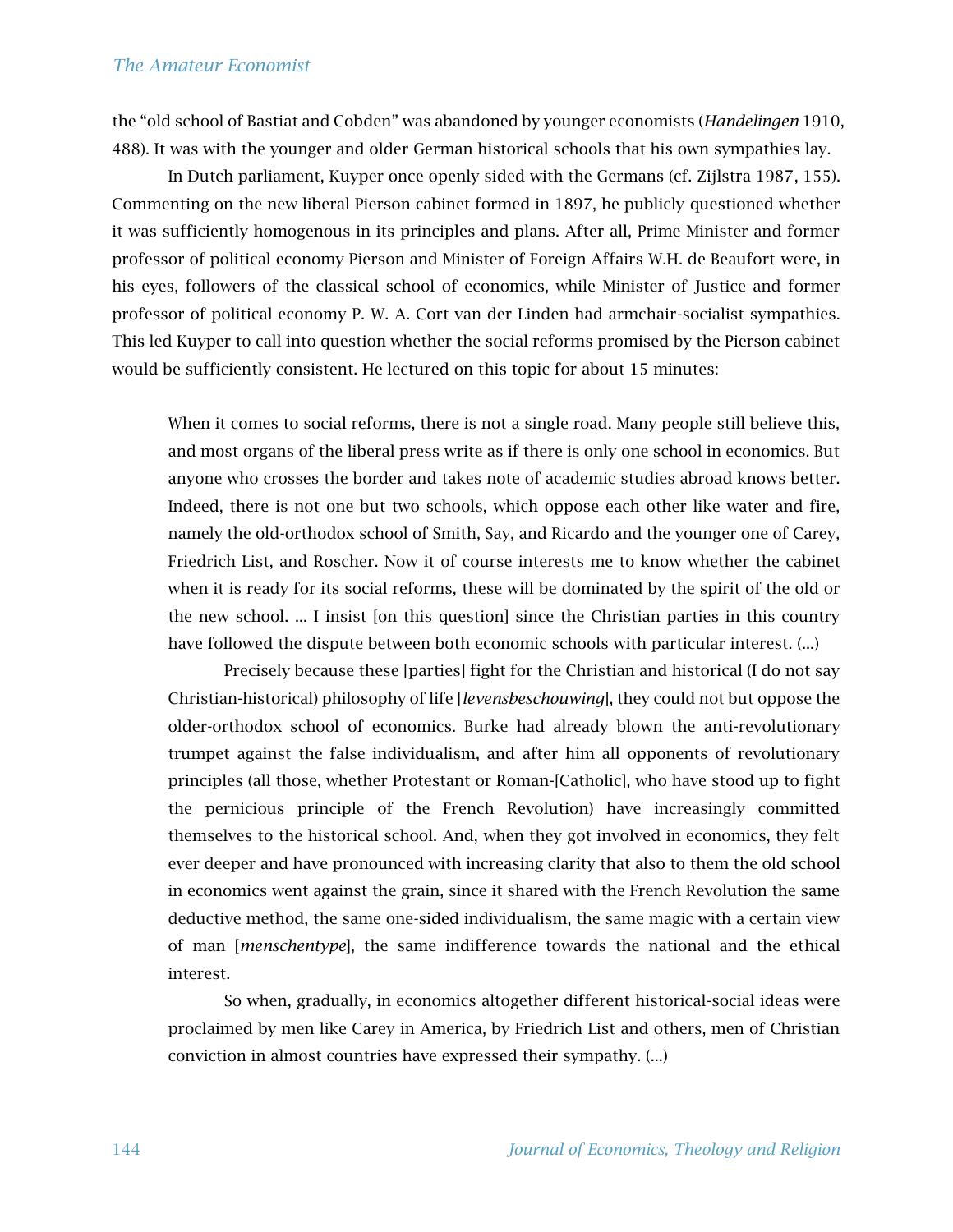But, incidentally, by virtue of their social principle Christian parties had to take side against the individualistic school of economics and could not but applaud the interference of the ethical, historical-social school. It must have their sympathy that men like List, Schäffle, Roscher, Knies, Schm[o]ller and others again put forward the national element against the cosmopolitan, the social and organic against the individualistic, and no less the ethical against the Mammonist.<sup>6</sup> (...)

Isn't it natural that Christian parties, which do not put the material but spiritual aspect first and, not of recent origin, historically have a genealogy of centuries behind them,—isn't it natural, I ask, that Christian parties, which thus represent the social and organic aspect, in full appreciation of the many good and excellent things with which the orthodox-economic school has enriched us materially, had anyway to be grateful that finally the time came that liberated us from its spell, and a youthful and fresh economic school arose that, by again valuing the social and ethical aspect of man, can now be said to be the economic school of the future in Germany?

This is not to say that Christian parties should follow this school uncritically. By no means. We applaud its combat against those things which, in our eyes, deserve to be combatted, just like we have applauded the often effective hammer blows inflicted on the false individualism of the old school by Sismondi and later by Marx, Rodbertus, Lasalle, and other social-democrats. But in a positive sense—as the nature of the question requires—we also differentiate ourselves from the new school and go our own ways. After all, the younger economic school does want to connect moral and material interest through the link of law, and in that sense we too say that "social justice" must be done by a revision of the law, but if we ask those men what law is, then we hear about a *panta reì kai ouden meneê* and the evolutionary principle finally leads to define law as that what adapts itself to the existing circumstances in the best way. And this is where we go our separate ways. We are not allowed to follow them on those pantheistic, evolutionary paths. For we, from our side, do recognize that much in the legal order of society today requires change, but in judging this we apply the standard of God's Word (1908, 210-5).

 $6$  This is based on List (1841, 255, my translation): "The system of the [classical] school suffers ... from three main defects: firstly, from boundless *cosmopolitanism*, which neither recognizes the nature of nationality, nor takes into consideration the satisfaction of its interests; secondly, from a dead *materialism*, which everywhere regards chiefly the mere exchangeable value of things without taking into consideration the spiritual and political, the present and the future interests, and the productive powers of the nation; thirdly, from a disorganizing *particularism* and *individualism*, which ... considers private industry only as it would develop itself under free interchange with society, i.e. with the whole human race, were it not divided into separate national societies."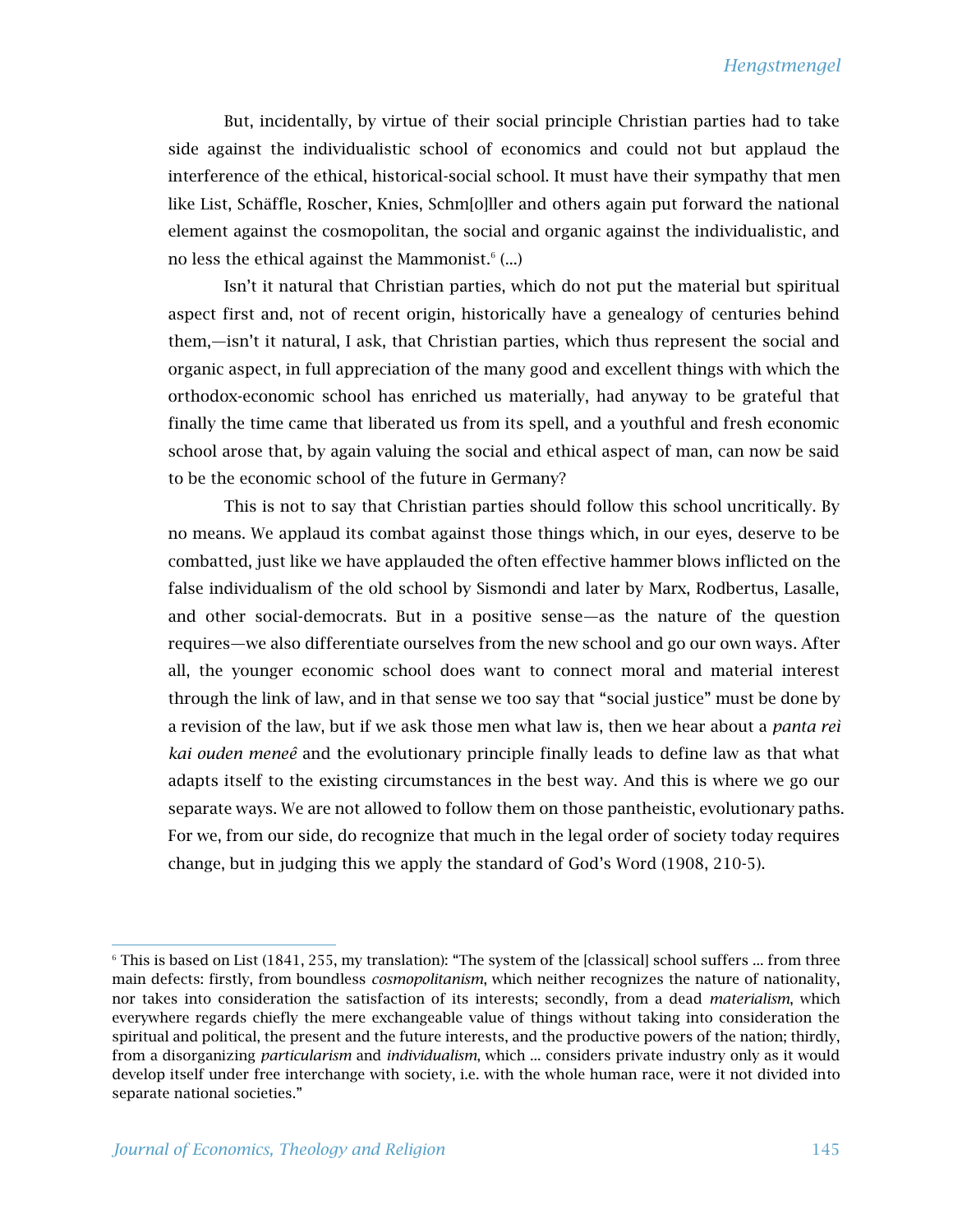Kuyper's love for the German school was clearly not unconditional. Three years later in parliament, he presented the anti-revolutionary economic policy he advocated as an alternative to state socialism and "Manchester egoism" (*Handelingen* 1911, 1038-9). The dangers of the former he illustrated with some quotations from the leading armchair-socialist Adolph Wagner, the latter term he borrowed from *Die Katheder-Socialisten und die Manchester-Egoisten, oder der Socialismus und Communismus im Frack* (1873) by Nicolaus Schüren. This time, Kuyper's verdict of the classical school was not entirely negative. One of its most prominent representatives after all was Bastiat, who conceived of society as an organism created by God and governed by divine laws, which thanks to its perfect harmony could be left alone. The degeneration of nineteenthcentury capitalism nevertheless proved Bastiat and his fellows wrong.

#### 4. The question of protectionism

Kuyper's sympathy for the historical method in economics is clear from various political debates in which he participated. One example is the 1874 parliamentary debate over child labor, a problem that Kuyper wanted to approach inductively rather than deductively (Woldring 1987, 125-8). His approach is more explicit in his stance toward the question of protectionism or the "tariff question" (Kasteel 1938, 208-10). Besides debating the question in parliament, Kuyper began in 1880 to devote to the issue numerous lead articles and short commentaries (so-called asterisms) in his newspaper *De Standaard*. In his own words, he was neither a free trader nor a protectionist. Given the great variety of nations, both from a historical and contemporary perspective, dogmatically sticking to free trade or protectionism would hardly be realistic. Economic theory simply could not provide a definitive answer on the matter. "The scientific study of this question can never lead to a general conclusion, which points to a decision for each specific country at any given time" (1916, 526). What counted in the end were hard facts.

Regarding it as one of the tenets of classical economics, Kuyper in any case distrusted the call for free trade. Although a free-trade policy would be perfect for a world without borders, it had negative effects in a situation of competing nation-states. This standpoint, Kuyper claimed in 1900, by now was recognized by "the best politicians and economists," including Minister of Finance Pierson (1908, 577). A genuine free-trade policy not only was rare; it had moreover not proven to be better than a protectionist policy. Nations with even higher tariffs than the Netherlands managed to generate sustained economic growth. Tariff increases, which Kuyper deemed necessary to pay for the social question, could very well be justified. Whereas the economic literature warns against the negative consequences of such increases, he argued, "then I have to say that I did read those things, and I do like those theories, but still attach more importance to experience" (1908, 578). The latter showed that an increase in import duties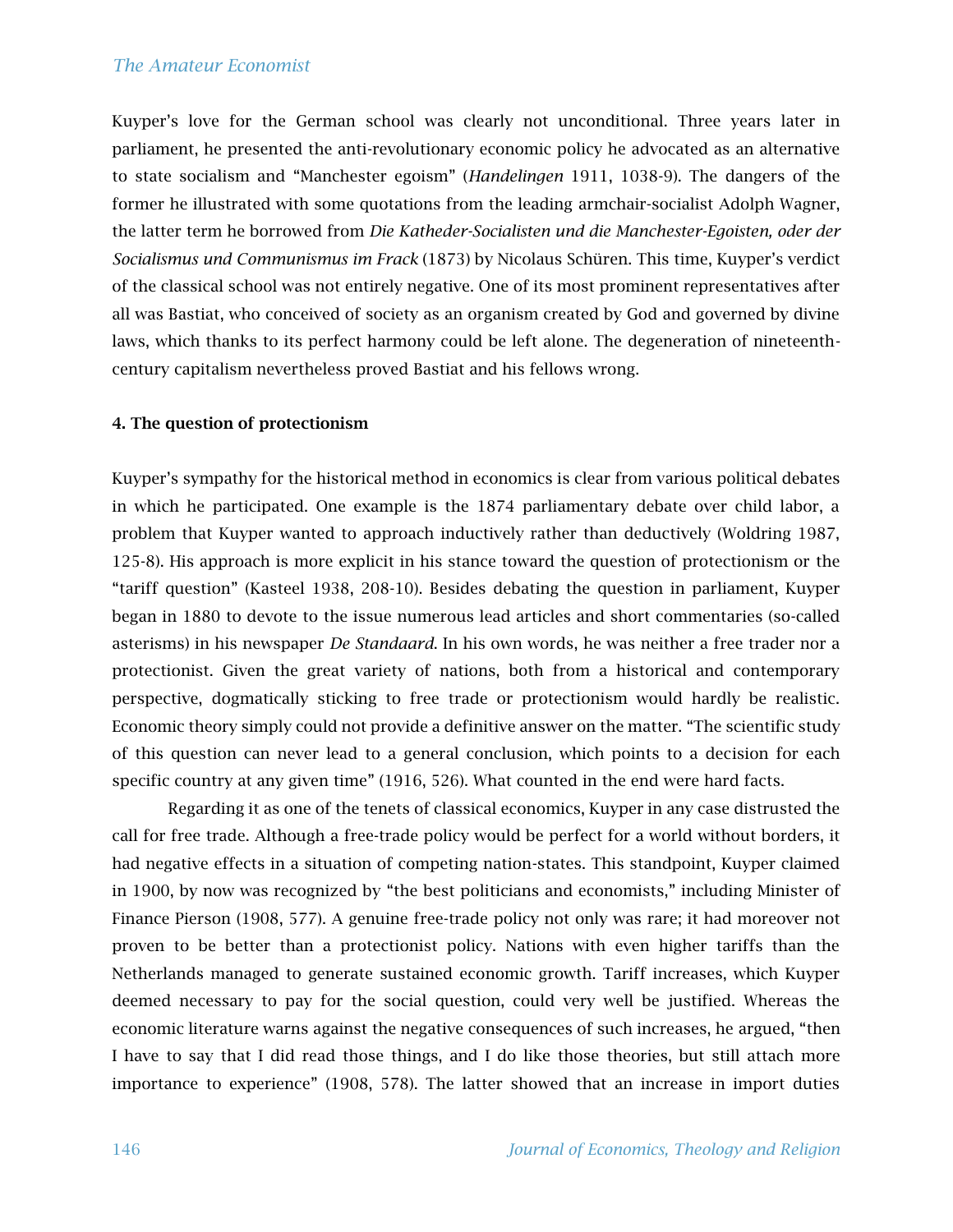improved rather than disadvantaged a nations' economic welfare. Two examples included Germany and the United States (see 1899, 28-33).

Yet free trade versus protectionism was not only a question of economic consequences. According to Kuyper, the former hindered the development of what he called national or nationalized economies. Here, Carey and List were his authorities. To form a truly Dutch economy—or Dutch style of national economy, as Groen van Prinsterer spoke about a "Dutch thought in politics"—protectionist policies to benefit domestic workers and industries were indispensable (1908, 581). Even more importantly, free trade was an offense to the divine order. As Kuyper (1913, 12-8) explained in a speech for the anti-revolutionary party, there was no need to fear the Tariff Law proposed by the Christian Heemskerk cabinet (1908-1913) that envisioned various tariff increases. Full freedom of trade could be justified in some very specific cases, but as a dogma thwarted God's plan. By dividing mankind into different nations and endowing these with different products and resources, God sought to create international inequality and diversity. Free trade leads to cosmopolitanism and, as exemplified by Adam Smith's faithful follower Thomas Cooper, a denial of a God-given differentiation. The latter illustration Kuyper derived from List.

Kuyper's defense of tariffs was far from a whim. As early as 1879, in his anti-revolutionary political program, he argued for an increase in, even a doubling of, import duties. The section is still there, in the fourth edition of *Our Program,* published in 1898. As Kuyper saw it, at the end of the nineteenth century free trade was on its way out. Whereas in the 1840s the "spirit of Cobden" began to win the hearts of scholars and statesmen on the Continent, now a growing number of liberals and freetraders had lost its faith (1909, 51-6). Examples included the English MPs Bernhard Samuelson and Samuel Morley, Cardinal Henry Manning and, earlier, the author of *Principles of Political Economy*, John Stuart Mill. The details, Kuyper pointed out to his colleagues in parliament, could be found in George Curtiss's *Protection and Prosperity. An Account of Tariff Legislation and its Effects in Europe and America* (1896). It would be only a matter of time before free trade disappeared. Treub, "one of our best economists," he argued in one of his asterisms, shared in this belief.

#### 5. Towards a Calvinist economics

Kuyper viewed society as an organism made up of a variety of spheres. In addition to more obvious spheres such as church, school, and family, he distinguished such economic spheres as trade, labor, and capital. Each of these has its own God-given laws and norms. It was the economist's calling to discover the divine ordinances for the economic spheres of life. Regarding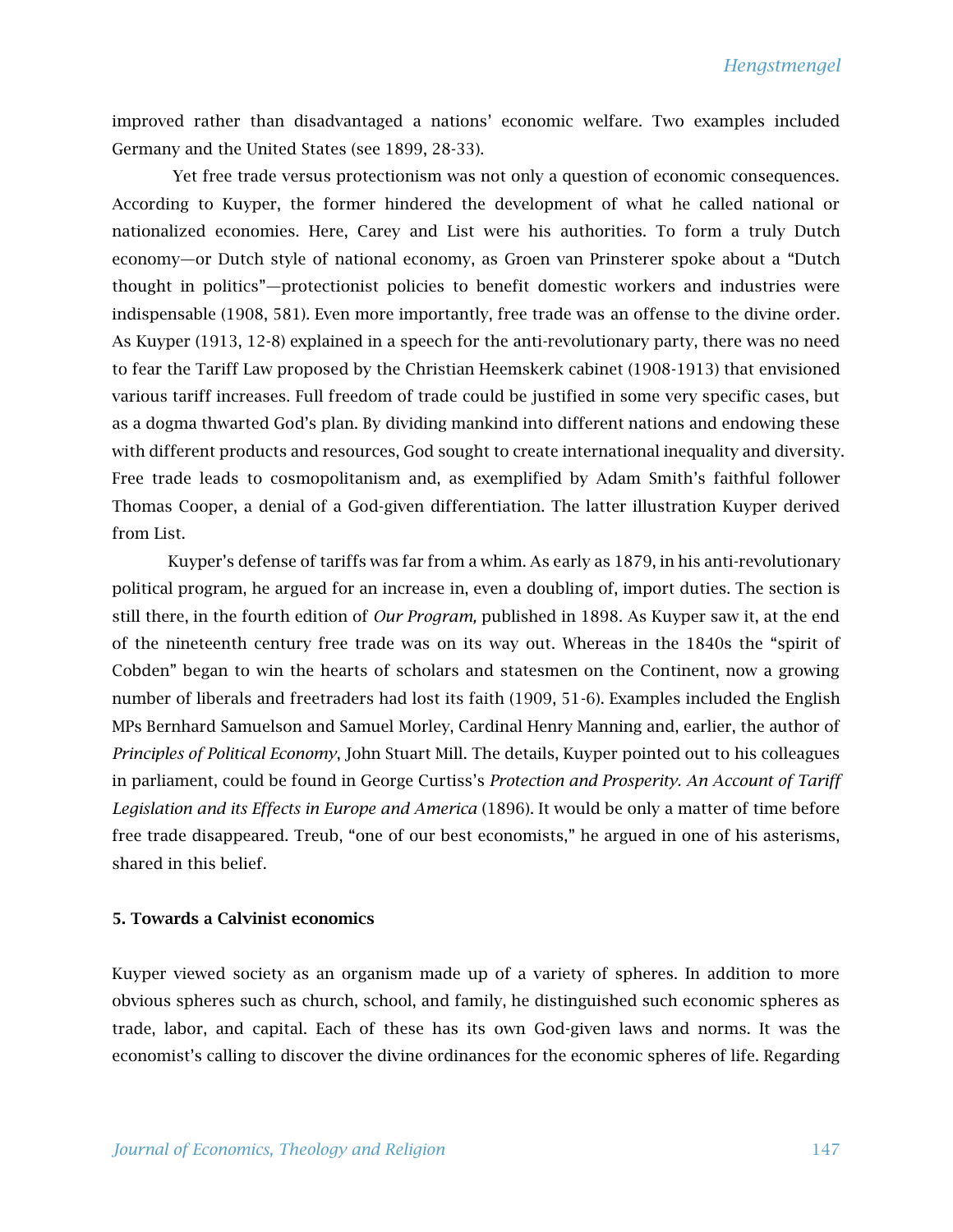himself as "merely a dilettante economist" (1909, 564), Kuyper thought it better to leave this task to others.<sup>7</sup>

Fully convinced of the legitimacy of an independent science of economics, Kuyper believed it also deserved a place at his Vrije Universiteit. An economics department was established only in 1948, nearly seventy years after its foundation (Visser 1999), but Kuyper did recognize its importance from the outset (Knol 1980, 407-8, 417). In his speech at the dedication of the Vrije Universiteit, Kuyper as first *rector magnificus* stressed the necessity of an own faculty of law—and hence economics—to be able to oppose "the prevailing political economy, the current business practices, and the rapacious nature of social relationships" (1880a, 34). A truly Calvinist economics, in other words, was essential to help solve the social question. The appointment in 1904 of P. A. Diepenhorst as economics professor at the faculty of law was a first step. Diepenhorst's dissertation, entitled *Calvin and the Economy*, and his inaugural address attacking the classical school were entirely in the spirit of Kuyper.

What precisely Kuyper's ideal science of economics looked like, we do not know. His famous Stone Lectures on Calvinism (1898) explore the importance of Calvinism for politics and science, but unfortunately ignore the subject of political economy. While mentioning economics as auxiliary science, his discussion in the *Encyclopedia of Sacred Theology* (1894) of the science of law does not cover it, either. From *Common Grace* (1904, 162-3), however, we learn that a science of political economy that reckons with the authority of Scripture is fundamentally different from one that is allegedly neutral. A principal characteristic of a Calvinist economics, apparently, is that it reviews economic developments in the light of the Bible. From what has been discussed above, it can also be concluded that such an economics is historical rather than natural-scientific, dealing with man as a social and ethical being. Sound economics, in short, needs an "ethical element" (Kuyper 1875). This was the ideal shared by Kuyper's teacher Groen van Prinsterer, who wrote: "The *Oeconomia Politica* is an invaluable science, practiced far too faintly in our fatherland. But, with the full excellence of its research and effort, it becomes powerless or at least comparatively infertile, when it seeks its strength only in material considerations" (1849, 246-7).

To Kuyper, a good if not the best example of a genuine Christian economist was Frederick Maurice. Having discovered this English founder of Christian socialism in 1874, Kuyper extolled his work for at least two years. Kuyper repeatedly insisted on the importance of a Dutch translation of Maurice's *Lectures on Social Morality*. To his surprise and delight, professor Quack (1874) published a summary of Maurice's views in *De Gids*. Since at the time this periodical had

<sup>7</sup> That said, his theological works contain several economic digressions. In *Common Grace* (1904, 425-33), one finds an extensive historical account of economic development; *Pro Rege* (1912b, 115-25) has a section on the history and power of money.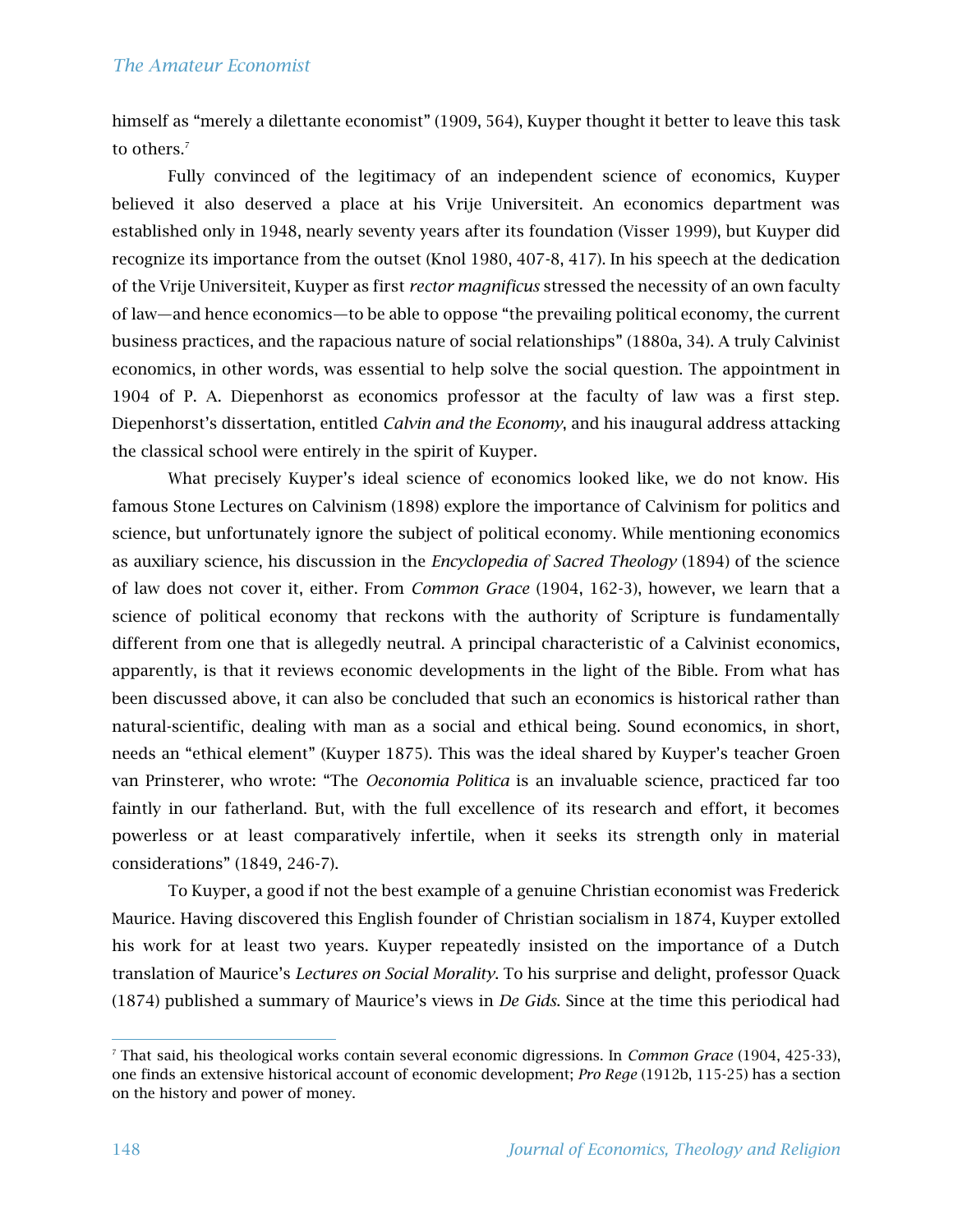only limited distribution, and copies of Maurice's book were even more scarce, Kuyper decided to devote a feuilleton in *De Standaard* to "Maurice, the Christian-economist" (Kuyper 1874; 1874- 5). Its readers learned about Maurice's ideas (e.g., man as a member of organic spheres like family and the state; the lasting relevance of Christ's Sermon on the Mount for trade and manufacturing) as well as his activities on behalf of the social question. Unfortunately, Kuyper did not bother to explain why Maurice can be seen as an economist and representative of what Quack called a "most exalted Christian political economy."

Kuyper's ideal of a Calvinist economics geared toward reforming society was in two respects at odds with mainstream economics (Duyverman 1978, 14-9). First, it opposed the trend of distinguishing between economics as a science and economics as an art. As a growing number of political economists in Kuyper's times argued, economics as a theoretical quest for economic laws should be separated from practical questions of economic policy. Second, Kuyper's ideal ignored the related distinction between positive economics and normative economics or economic ethics, which also won in popularity. In this conception, economics, to qualify as a science, ought to be neutral and value-free, leaving ethical considerations to ethicists. Samuel van Houten, a follower of the historical school in economics and author of the child labor bill, even claimed that social science aims at discovering causal laws, and hence faces "the heavy task of eliminating theological reasoning. ... Reconciliation of theology and science is a pipe dream" (cited in Duyverman 1978, 16). As it happened, Kuyper (1912a, 74-6), in his role as Prime Minister, precisely quoted these words to show that the "antithesis," in this case between a truly Christian and allegedly neutral social science, is a fact.

#### 6. Conclusions

Near the end of his life, Kuyper (1912c) called *oeconomie* the new "magic word." If he were not mistaken, the twentieth century would be remembered as the age of economics. Economic science and economic literature were about to conquer—or had conquered already—people's hearts. 'The economic' was the only thing that mattered within and outside the realm of politics. In Kuyper's words, exchange, production, and capitalism formed a new trinity. And yet it would be inappropriate for Calvinists to renounce economic life. Ever since he was placed in paradise, man faced an economic vocation, which historical Calvinism later fully endorsed. However, the material in Calvinism could never be separated from the spiritual, which ultimately has priority. This is why economics that tends to displace the spiritual by the material should be prevented from becoming dominant. "*Oeconomie* and all other science of the visible, material, and sensible may never claim for itself anything more or else than the lower floor of the holy temple of science. Above there is higher and holier."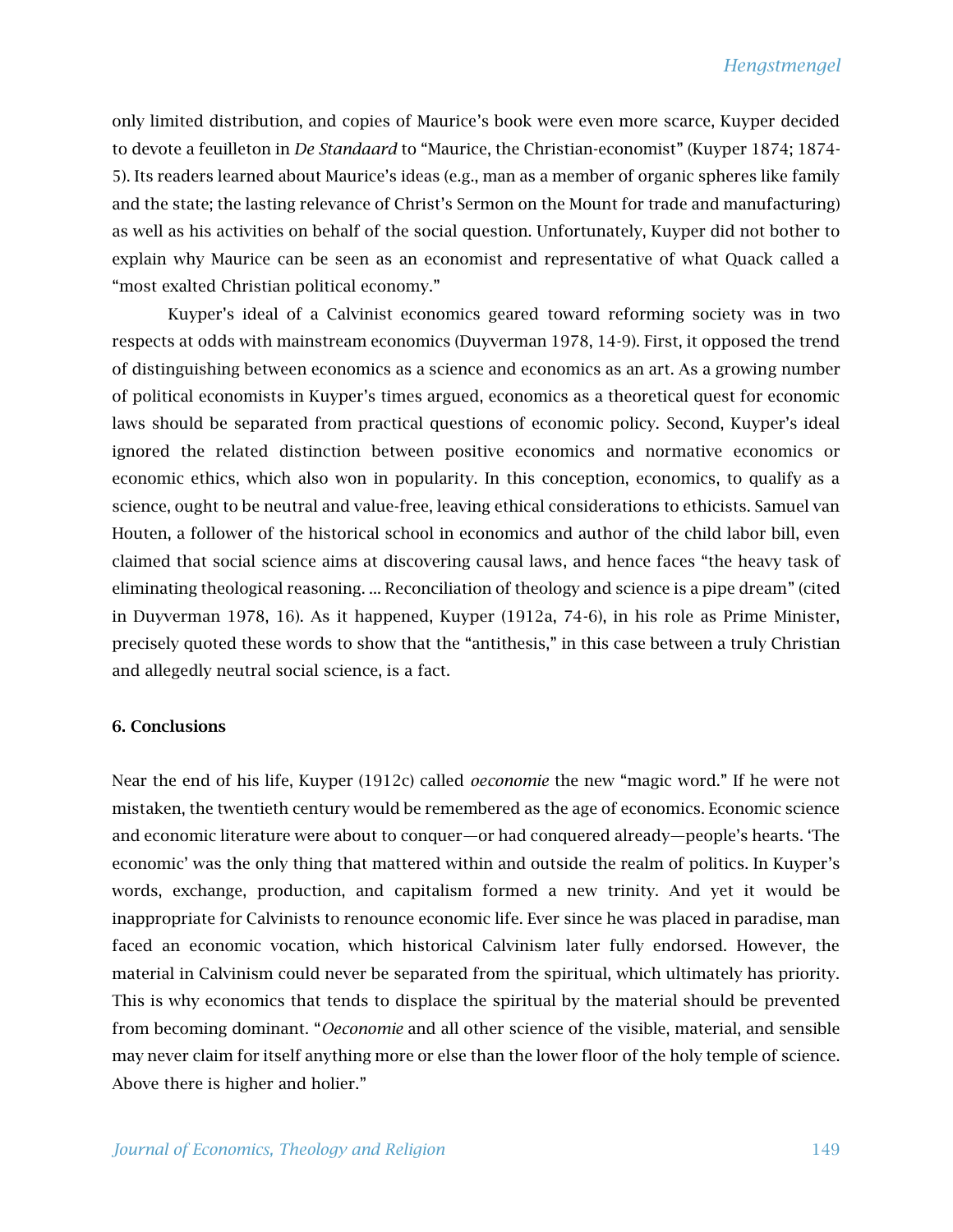Anyone reading these latter words in isolation may easily conclude that Kuyper looked with some disdain upon the science of economics. Nothing is further from the truth. The same newspaper article from which these words are taken asserts that economics had for too long been neglected at the Vrije Universiteit of Amsterdam and was now being caught up with in the work of Professor Diepenhorst. In the current article, we have seen that Kuyper had rather a love-hate relationship with the emerging science in question. On the one hand, he could not help but see economics as a legitimate and essential field of research. On the other, he was critical of the methodology and conclusions of mainstream classical economics. He thought highly of the alternative German historical school, but eventually deemed necessary a further reformation of economics. Like the Catholics, whose attempt at Catholic economics mirrors the slightly later neo-Calvinist one (Almodovar and Teixeira 2008; Teixeira and Almodovar 2014), Kuyper in addressing the social question tried to formulate a third way between liberalism and socialism. What the problem of unemployment and poverty called for was a truly Christian—hence Calvinist—approach to the science of political economy.

#### References

#### *Primary literature*

- *Catalogus van bibliotheek van A. Kuyper*, inv.nr. 366-13, Archief van Abraham Kuyper, Vrije Universiteit Amsterdam.
- Goslinga, A., ed. 1937. *Briefwisseling van Mr. G. Groen van Prinsterer met Dr. A. Kuyper 1864 1876.* Kampen: Kok.
- Groen van Prinsterer, G. 1849. *Grondwetherziening en eensgezindheid*. Amsterdam: Müller.

*Handelingen der Staten-Generaal – 1910-1911 – II. 24 november 1910*.

*Handelingen der Staten-Generaal – 1911-1912 – II. 6 december 1911*.

Kuyper, A. 1871. *De arbeiderskwestie en de kerk. Een woord over het sociale vraagstuk. Naar het Hoogduitsch. Ingeleid door Dr. A. Kuyper*. Amsterdam: Van Kesteren.

Kuyper, A. 1872. "De sociale kwestie [I-XI]." *De Standaard*, April 16–May 23.

Kuyper, A. 1874. "Professor Maurice." *De Standaard*, November 27.

- Kuyper, A. 1874-5. "Feuilleton. Maurice, de christen-oeconoom [I-VIII]." *De Standaard*, December 1, 1874–February 13, 1875.
- Kuyper, A. 1875. "Het belang van den Staat bij krachtigen bloei van het godsdienstig leven." *De Standaard*, January 28.

Kuyper, A. 1880a. *Souvereiniteit in eigen kring.* Amsterdam: Kruyt.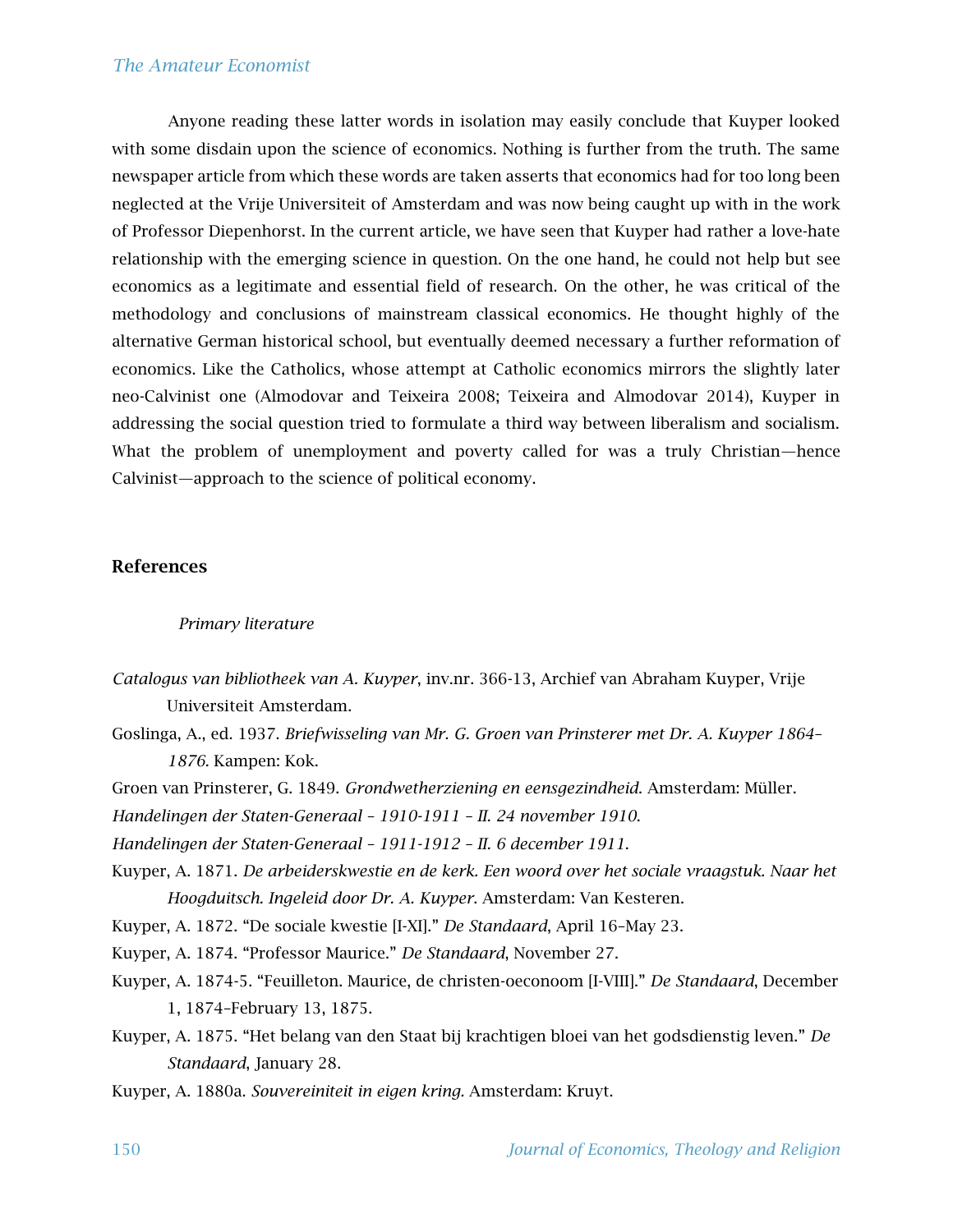- Kuyper. A. 1880b. "De zonde van onze industrieele wereld [I-VII]." *De Standaard*, May 24–June 7.
- Kuyper, A. 1889. *Handenarbeid.* Amsterdam: Wormser.
- Kuyper, A. 1890. *Eenige kameradviezen uit de jaren 1874 en 1875*. Amsterdam: Wormser.
- Kuyper, A. 1891. *Het sociale vraagstuk en de christelijke religie*. Amsterdam: Wormser.
- Kuyper, A. 1895. *Proeve van pensioenregeling voor werklieden en huns gelijken*. Amsterdam: Wormser.
- Kuyper, A. 1897. *Openingswoord ter deputatenvergadering, 29 april 1897*. S.l.: s.n.
- Kuijper, A. 1899. *Varia Americana*. Amsterdam: Höveker & Wormser.
- Kuyper, A. 1904. *De gemeene gratie*, vol. 3, *Het practische gedeelte.* Amsterdam: Höveker & Wormser.
- Kuyper, A. 1908. *Parlementaire redevoeringen*, vol. 1, *Kameradviezen*. Amsterdam: Van Holkema & Warendorf.
- Kuyper, A. 1909. *Parlementaire redevoeringen*, vol. 2, *Ministerieele redevoeringen. Tweede Kamer I*. Amsterdam: Van Holkema & Warendorf.
- Kuyper, A. 1910. *Parlementaire redevoeringen*, vol. 3, *Ministerieele redevoeringen II*. Amsterdam: Van Holkema & Warendorf.
- Kuyper, A. 1912a. *Parlementaire redevoeringen*, vol. 4, *Ministerieele redevoeringen III*. Amsterdam: Van Holkema & Warendorf.
- Kuyper, A. 1912b. *Pro Rege of het Koningschap van Christus*, vol. 3, *Het Koningschap van Christus in zijn werking*. Kampen: Kok.
- Kuyper, A. 1912c. "Het tooverwoord [I-III]." *De Standaard*, October 2–5.
- Kuyper, A. 1913. *Heilige orde. Rede in den Bond van Anti-Revolutionaire kiesvereenigingen te Amsterdam*. Kampen: Kok.
- Kuyper, A. 1916. *Antirevolutionaire staatkunde*, vol. 1, *De beginselen*. Kampen: Kok.
- Kuyper, A. 1917. *Antirevolutionaire staatkunde*, vol. 2, *De toepassing*. Kampen: Kok.
- Kuyper, Abraham. 2021. *On Business and Economics*. Edited by Peter S. Heslam. Bellingham, WA: Lexham.
- List, Friedrich. 1841. *Das nationale System der Politischen Oekonomie*, vol. 1, *Der internationale Handel, die Handelspolitik und der deutsche Zollverein*. Stuttgart/Tübingen: Cotta.
- Marx, Karl, and Friedrich Engels. 1848. *Manifest der Kommunistischen Partei*. London: Burghard. Quack, H. P. G. 1874. "Maurice en de arbeiders." *De Gids* 38, no. 1: 177–232.

de Vries, T. 1904. *Revolutie en Evolutie in de Staathuishoudkunde*. The Hague: Ten Hagen.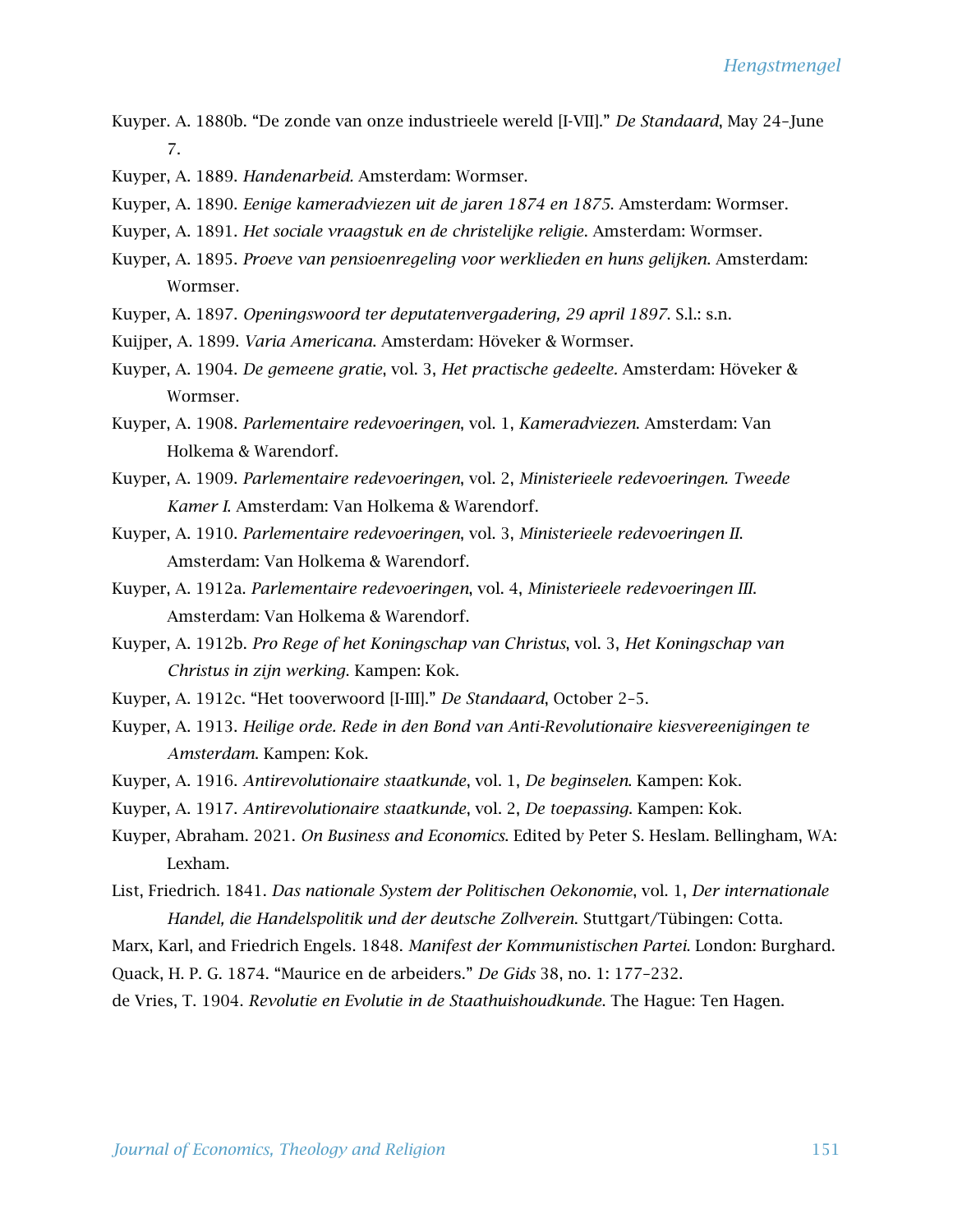#### *Secondary literature*

- Almodovar, António, and Pedro Teixeira. 2008. "The Ascent and Decline of Catholic Economic Thought, 1830–1950s." *History of Political Economy* 40, no. 5: 62–87.
- Boschloo, T. J. 1989. *De productiemaatschappij. Liberalisme, economische wetenschap en het vraagstuk der armoede in Nederland 1800*–*1875*. Hilversum: Verloren.
- Bratt, James D. 2002. "Passionate About the Poor: The Social Attitudes of Abraham Kuyper." *Journal of Markets & Morality* 5, no. 1: 35–44.
- Bratt, James D. 2013. *Abraham Kuyper: Modern Calvinist, Christian Democrat.* Grand Rapids, MI / Cambridge: Eerdmans.
- Duyverman, J. P. 1978. "Feiten en feitjes betreffend de groei van de economische wetenschap in Nederland." *De Economist* 126, no. 1: 1–36.
- Elzas, B. D. 1992. "1870-1950: Growing Away from Provincialism." In *Economic Thought in the Netherlands: 1650*–*1950*, edited by J. van Daal, and Arnold Heertje, 75–97. Aldershot: Avebury.
- De Gaay Fortman, W.F. 1956. *Architectonische critiek. Fragmenten uit de sociaal-politieke geschriften van Dr. A. Kuyper*. Amsterdam: Paris.
- Goudzwaard, Bob. 1986. "Christian Social Thought in the Dutch Neo-Calvinist Tradition." In *Religion, Economics and Social Thought*, edited by Walter Block, and Irving Hexham, 251– 65. Vancouver: Fraser Institute.
- Goudzwaard, Bob, and Roel Jongeneel. 2014. "Reformed Christian Economics." In *The Oxford Handbook of Christianity and Economics*, edited by Paul Oslington, 206–23. Oxford: Oxford University Press.

Hasenberg Butter, Irene. 2011. *Academic Economics in Holland 1800*–*1870.* Dordrecht: Springer.

- Hengstmengel, Joost W. 2013. "The Reformation of Economic Thought: Dutch Calvinist Economics, 1880–1948." *Philosophia Reformata* 78, no. 2: 124–43.
- Hoksbergen, Roland. 1992. "A Reformed Approach to Economics: The Kuyperian Tradition." *Bulletin of the Association of Christian Economists* 20: 7–27.

Kasteel, P. 1938. *Abraham Kuyper.* Kampen: Kok.

- Kalshoven, Frank. 1995. "Preserving Dutch Marxism from Rigidity: Marxism and Marginalism in the Netherlands before World War 1." In *Socialism and Marginalism in Economics 1870*– *1930*, edited by Ian Steedman, 203–23. London/New York: Routledge.
- Knol, J. G. 1980. "Economie op weg. Van klassieke via neo-klassieke naar politieke economie." In *Wetenschap en rekenschap 1880-1980. Een eeuw wetenschapsbeoefening en wetenschapsbeoefening aan de Vrije Universiteit*, edited by M. van Os, and W. J. Wieringa, 401–44. Kampen: Kok.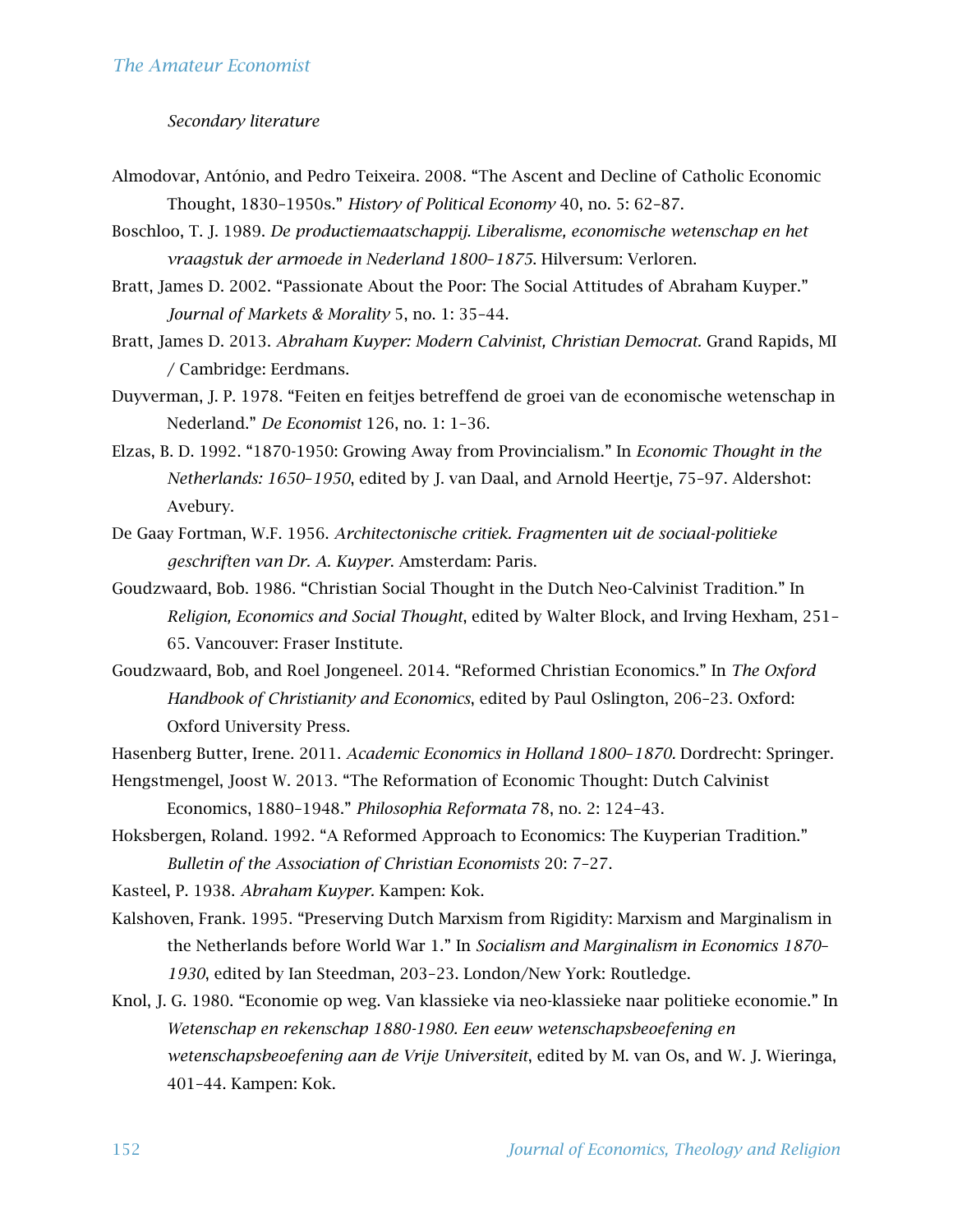Koch, Jeroen. 2006. *Abraham Kuyper. Een biografie*. Amsterdam: Boom.

- Kouwenhoven, A. 1987. "Economische opvattingen." In *Een land nog niet in kaart gebracht. Aspecten van het protestants-christelijk leven in Nederland in de jaren 1880*–*1940*, edited by Jan de Bruijn, 135–51. Amsterdam: Passage.
- Oslington, Paul. 2020. "The Kuyperian Dream of Reconstructing Economics on Christian Foundations." *Faith & Economics* 75: 7–36.
- Pahman, Dylan. 2016. "Toward a Kuyperian Political Economy: On the Relationship between Ethics and Economics." *Faith & Economics* 67: 57–84.
- Schoorl, Evert. 2001. "Patriots, the Poor and Economic Progress: Economic Societies in the Netherlands." In *The Spread of Political Economy and the Professionalisation of Economists*, edited by Massimo M. Augello, and Marco E. L. Guidi, 138–51. London: Routledge.
- Smeenk, C. 1937. *De sociale denkbeelden van Dr A. Kuyper.* Rotterdam/Utrecht: Libertas.
- Teixeira, Pedro, and António Almodovar. 2014. "Economics and Theology in Europe from the Nineteenth Century: From the Early Nineteenth Century's Christian Political Economy to Modern Catholic Social Doctrine." In *Oxford Handbook of Christianity and Economics*, edited by Paul Oslington, 113–34. Oxford: Oxford University Press.
- Tieben, Bert, and Evert Schoorl. 2016. "On the Surface Things Seemed Quiet: The Reception of the German Historical School in the Netherlands." In *The German Historical School and European Economic Thought*, edited by José Luís Cardoso, and Michalis Psalidopoulos, 59–79*.* New York: Routledge.
- Tiemstra, John P. 1999. "Every Square Inch: Kuyperian Social Theory and Economics." In *Religion and Economics: Normative Social Theory*, edited by James M. Dean, and A. M. C. Waterman, 85–98. New York: Springer.
- Van Dyke, Harry. 2013. "Kuyper's Early Critique of Unchecked Capitalism." *Philosophia Reformata* 78, no. 2: 115–23.
- Vermaat, A. J., J. J. Klant, and J. R. Zuidema, eds. 1987. *Van liberalisten tot instrumentalisten. Anderhalve eeuw economisch denken in Nederland.* Leiden/Antwerp: Kroese.
- Visser, Hans. 1999. "Hoed je voor profeten!" *Economisch Statistische Berichten* 84, no. 4236: 970–3.
- Woldring, H. E. S. 1987. "De sociale kwestie meer dan een emancipatiestrijd." In *Abraham Kuyper. Zijn volksdeel, zijn invloed*, edited by C. Augustijn, J. H. Prins, and H. E. S. Woldring, 123–45. Delft: Meinema.
- Woldring, H. E. S., and D. Th. Kuiper. 1980. *Reformatorische maatschappijkritiek. Ontwikkelingen op het gebied van sociale filosofie en sociologie in de kring van het Nederlandse protestantisme van de 19<sup>e</sup> eeuw tot heden.* Kampen: Kok.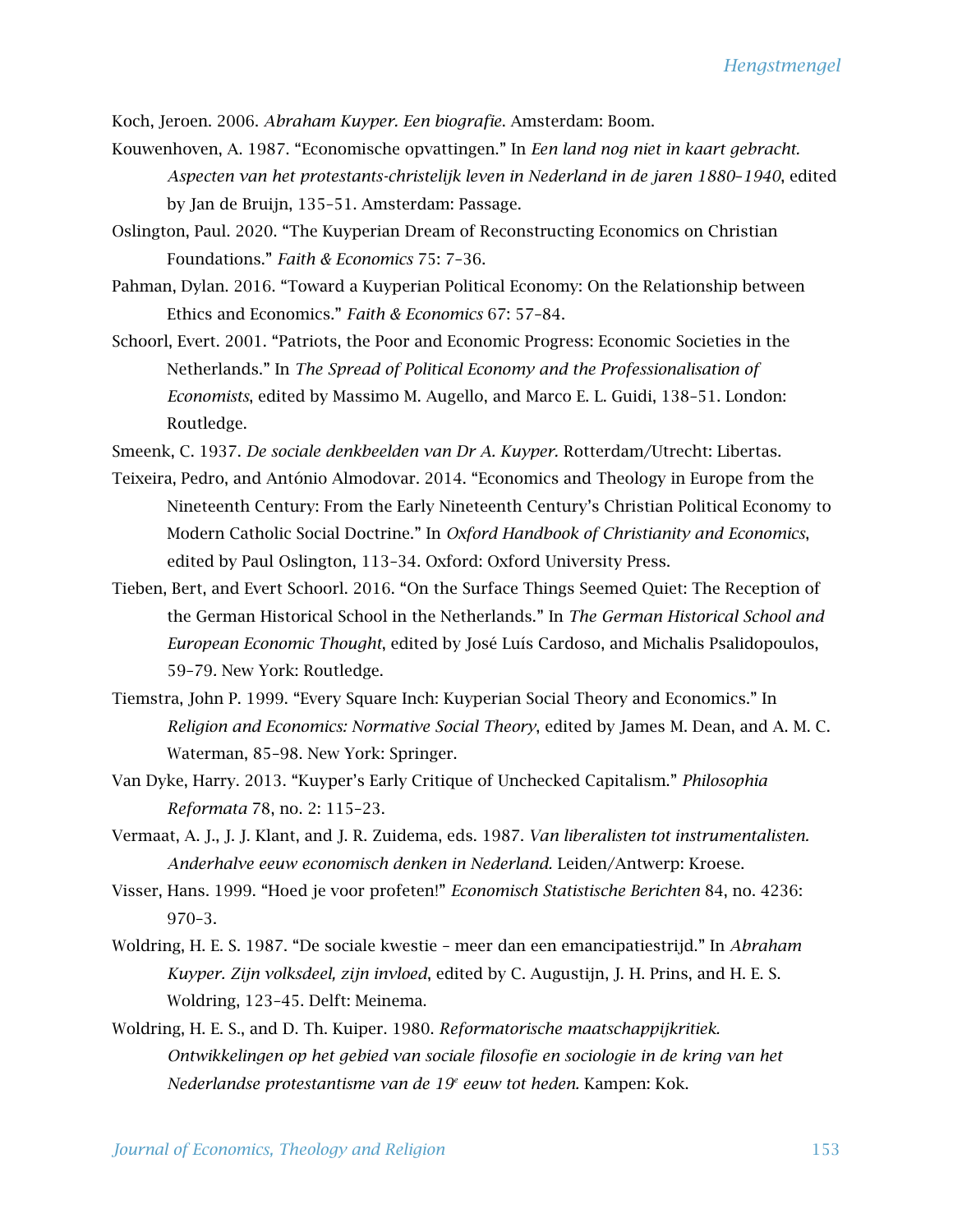- Zijlstra, J. 1987. "Antirevolutionairen en economische politiek." In *Een land nog niet in kaart gebracht. Aspecten van het protestants-christelijk leven in Nederland in de jaren 1880- 1940*, edited by Jan de Bruijn, 153–62. Amsterdam: Passage.
- Zuidema, J. R. 1992. "Economic Thought in the Netherlands between 1750 and 1870." In *Economic Thought in the Netherlands: 1650*–*1950*, edited by J. van Daal, and Arnold Heertje, 29–74. Aldershot: Avebury.

#### *author title source school* Adler, Georg *Rodbertus, der Begründer des wissenschaftlichen Sozialismus. Eine sozial-ökonomische Studie* (Leipzig: Duncker & Humblot, 1884) 1891, 63 (younger) German historical economics Arendt, Otto *Allgemeine Staatsversicherung und Versicherungssteuer* (Leipzig: Duncker & Humblot, 1881) 1895, 22-6 Block, Maurice *Die Quintessenz des Kathedersozialismus* (Berlin: Herbig, 1878) *Handelingen*  classical economics 1911, 1039 *Les progrès de la science économique depuis Adam Smith. Revision des doctrines économiques* (Paris: Guillaumin, 1890) 1891, 70 Brentano, Lujo *Die Arbeiterversicherung gemäss der heutigen Wirtschaftsordnung* (Leipzig: Duncker & Humblot, 1879) 1895, 26-30 (younger) German historical economics<sup>8</sup> Carey, Henry Charles *Principles of Political Economy* (edition unknown, 1837-40) 1908, 581 American protectionist economics (The American System) Eisenhart, Hugo *Geschichte der Nationalökonomik* (Jena: Fischer, 1891<sup>2</sup> ) 1908, 214

#### Appendix. Economists referred to by Kuyper

<sup>8</sup> Kuyper here confusingly characterizes Brentano as an ardent supporter of the "old economic school."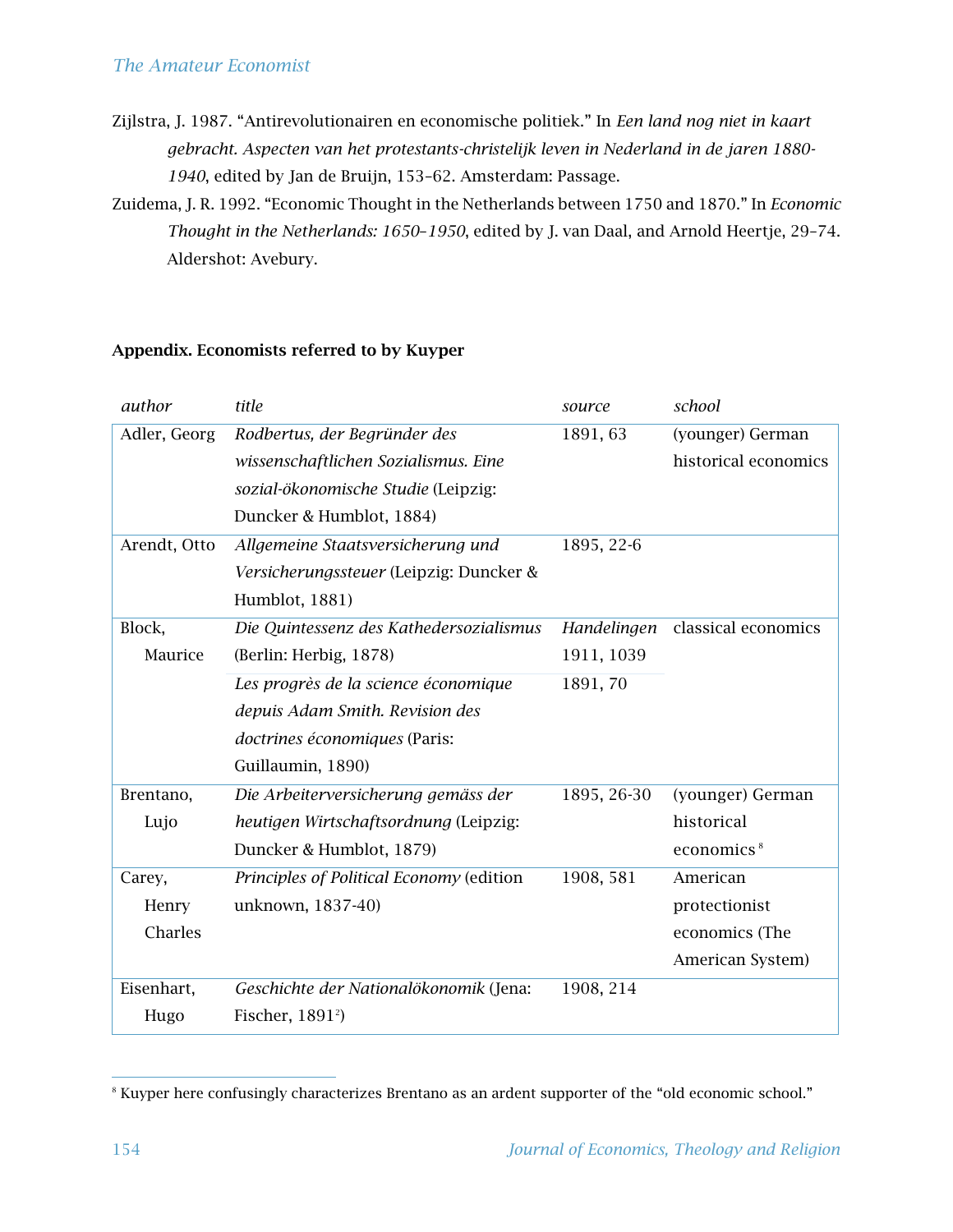| Elster,     | Wörterbuch der Volkswirtschaft, 2 vols.   | 1912a, 647   | (younger) German         |
|-------------|-------------------------------------------|--------------|--------------------------|
| Ludwig      | (Jena: Fischer, 1898)                     |              | historical economics     |
| George,     | Progress and Poverty. An Inquiry into the | 1891, 64;    | <b>British Socialism</b> |
| Henry       | Cause of Industrial Depressions and of    | 1917, 499    |                          |
|             | Increase of Want with Increase of Wealth. |              |                          |
|             | The Remedy (New York: Lovell, 1879)       |              |                          |
| Hadley,     | Socialism in the United States [?]        | 1891, 50     | American                 |
| Arthur T.   |                                           |              | Apologists               |
| Hertzka,    | Die Gesetze der sozialen Entwickelung     | 1891, 61, 63 | classical economics      |
| Theodor     | (Leipzig: Duncker & Humblot, 1886)        |              |                          |
|             | Freiland. Ein sociales Zukunftsbild       | 1891, 51     |                          |
|             | (Dresden/Leipzig: Pierson, 18904)         |              |                          |
| Houten,     | Das Kausalitätsgesetz in der              | 1912a, 74    |                          |
| Samuel      | Sozialwissenschaft (Haarlem: Willink,     |              |                          |
| van         | 1888)                                     |              |                          |
| Laspeyres,  | Geschichte der volkswirthschaftlichen     | 1891, 60     | (younger) German         |
| Etienne     | Anschauungen der Niederländer und         |              | historical economics     |
|             | ihrer Litteratur zur Zeit der Republik    |              |                          |
|             | (Leipzig: Hirzel, 1863)                   |              |                          |
| List,       | Das nationale System der Politischen      | 1908, 570,   | German historical        |
| Friedrich   | Oeconomie, in Gesammelte Schriften, ed.   | 581; 1913,   | economics                |
|             | Ludwig Häusser, vol. 3 (Stuttgart /       | 18           | (forefather)             |
|             | Tübingen: Cotta, 1851)                    |              |                          |
| Malthus,    | An Essay on the Principle of Population   | 1891, 74     | classical economics      |
| Thomas      | (London: Reeves & Turner, 18727)          |              |                          |
| Robert      |                                           |              |                          |
| Marlo, Karl | Untersuchungen über die Organisation      | 1891, 63     | German socialism         |
|             | der Arbeit oder System der Weltökonomie   |              |                          |
|             | (Kassel: Appel, 1850)                     |              |                          |
| Marx, Karl  | Das Kapital. Kritik der politischen       | 1891, 64     | Marxian economics        |
|             | Oekonomie, vol. 1, Der                    |              |                          |
|             | Produktionsprocess des Kapitals           |              |                          |
|             | (Hamburg: Meissner, 1872 <sub>2</sub> )   |              |                          |
|             | Das Kapital. Kritik der politischen       | 1909, 75     |                          |
|             | Oekonomie, vol. 1, Der                    |              |                          |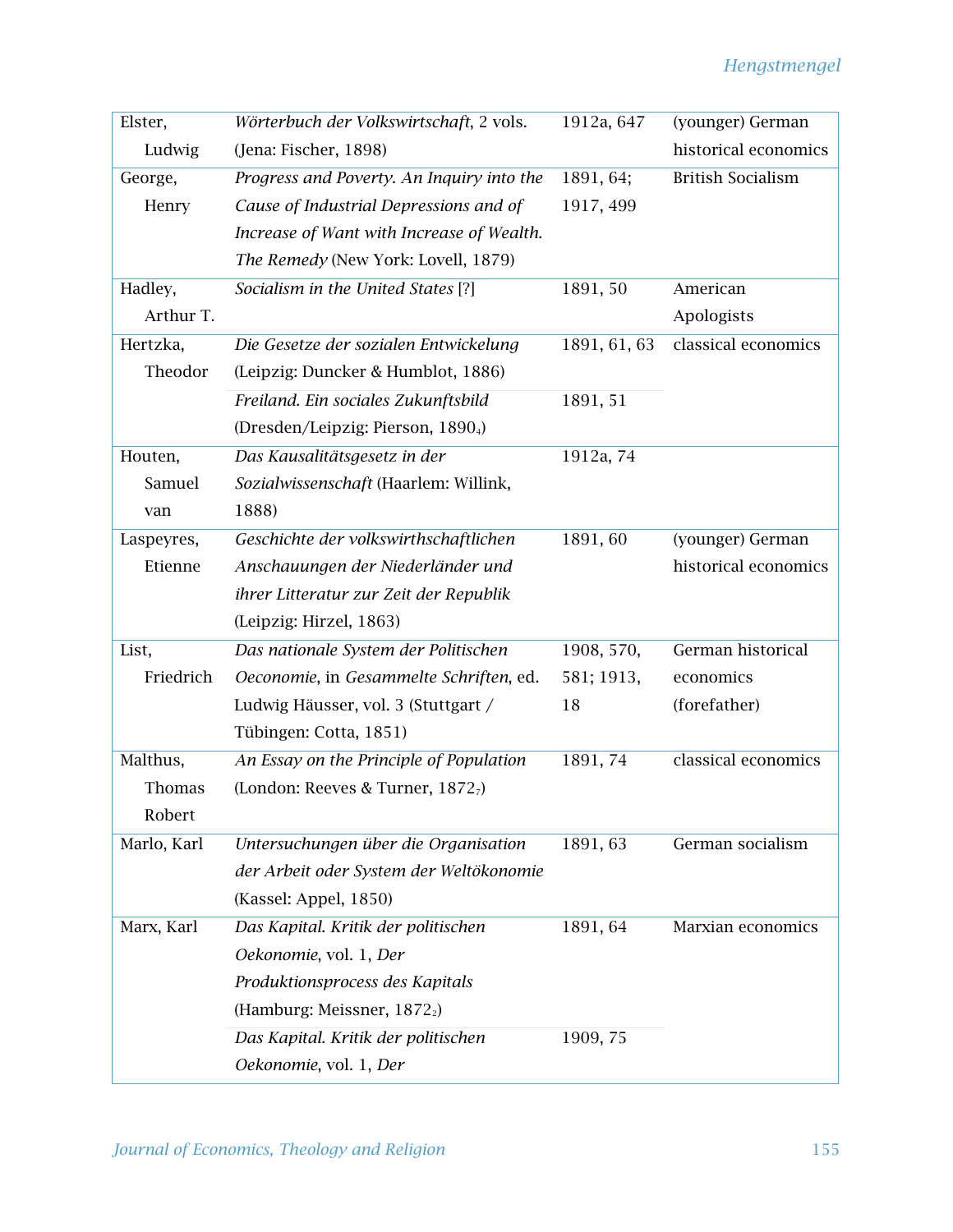|                 | Produktionsprocess des Kapitals               |              |                      |
|-----------------|-----------------------------------------------|--------------|----------------------|
|                 | (Hamburg: Meissner, 18904)                    |              |                      |
| Miaskowski,     | Das Problem der Grundbesitzverteilung         | 1891, 73     |                      |
| August          | in geschichtlicher Entwicklung (Leipzig:      |              |                      |
| von             | Duncker & Humblot, 1890)                      |              |                      |
| Mill, John      | Principles of Political Economy (edition      | 1890, 176,   | classical economics  |
| Stuart          | unknown)                                      | 182; 1891,   |                      |
|                 |                                               | 61           |                      |
| Périn,          | De la richesse dans les sociétés              | 1891, 49     | Catholic economic    |
| Charles         | chrétiennes (Paris: Guillaumin, 1861)         |              | thought              |
| Pierson,        | Grondbeginselen der staathuis-                | 1891, 76     | classical economics  |
| <b>Nicolaas</b> | houdkunde (Haarlem: Bohn, 1891 <sub>3</sub> ) |              |                      |
| Gerard          |                                               |              |                      |
| Quack,          | De socialisten. Personen en stelsels          | 1891, 64     |                      |
| Hendrick        | (Amsterdam: Van Kampen, 1887 <sub>2</sub> )   |              |                      |
| Peter           |                                               |              |                      |
| Godfried        |                                               |              |                      |
| Ricardo,        | Rente, salaire et profits (Paris:             | 1891, 76     | classical economics  |
| David           | Guillaumin, 1889)                             |              |                      |
| Rodbertus,      | Zur Erkenntnis unserer                        | 1891, 63     | German socialism     |
| Johann          | staatswirtschaftlichen Zustände (Berlin:      |              |                      |
| Karl            | Neubrandenburg & Friedland, 1842)             |              |                      |
|                 | Zur Erklärung und Abhülfe der heutigen        | 1891, 64     |                      |
|                 | Creditnoth des Grundbesitzes (Jena:           |              |                      |
|                 | Mauke, 1869)                                  |              |                      |
|                 | Das Kapital (Berlin: Puttkammer &             | 1891, 57     |                      |
|                 | Mühlbrecht, 1884)                             |              |                      |
| Rogers,         | Works and Wages (London: Swan                 | 1891, 76     | English historical   |
| James E.        | Sonnenschein, [1890])                         |              | economics            |
| Thorald         |                                               |              |                      |
| Roscher,        | Geschichte der National-Oekonomik in          | 1891, 59, 70 | (older) German       |
| Wilhelm         | Deutschland (München: Oldenbourg,             |              | historical economics |
|                 | 1874)                                         |              |                      |
| Ryan, John      | A Living Wage: Its Ethical and Economic       | 1917, 520    |                      |
| А.              | Aspects (New York: Macmillan, 1906)           |              |                      |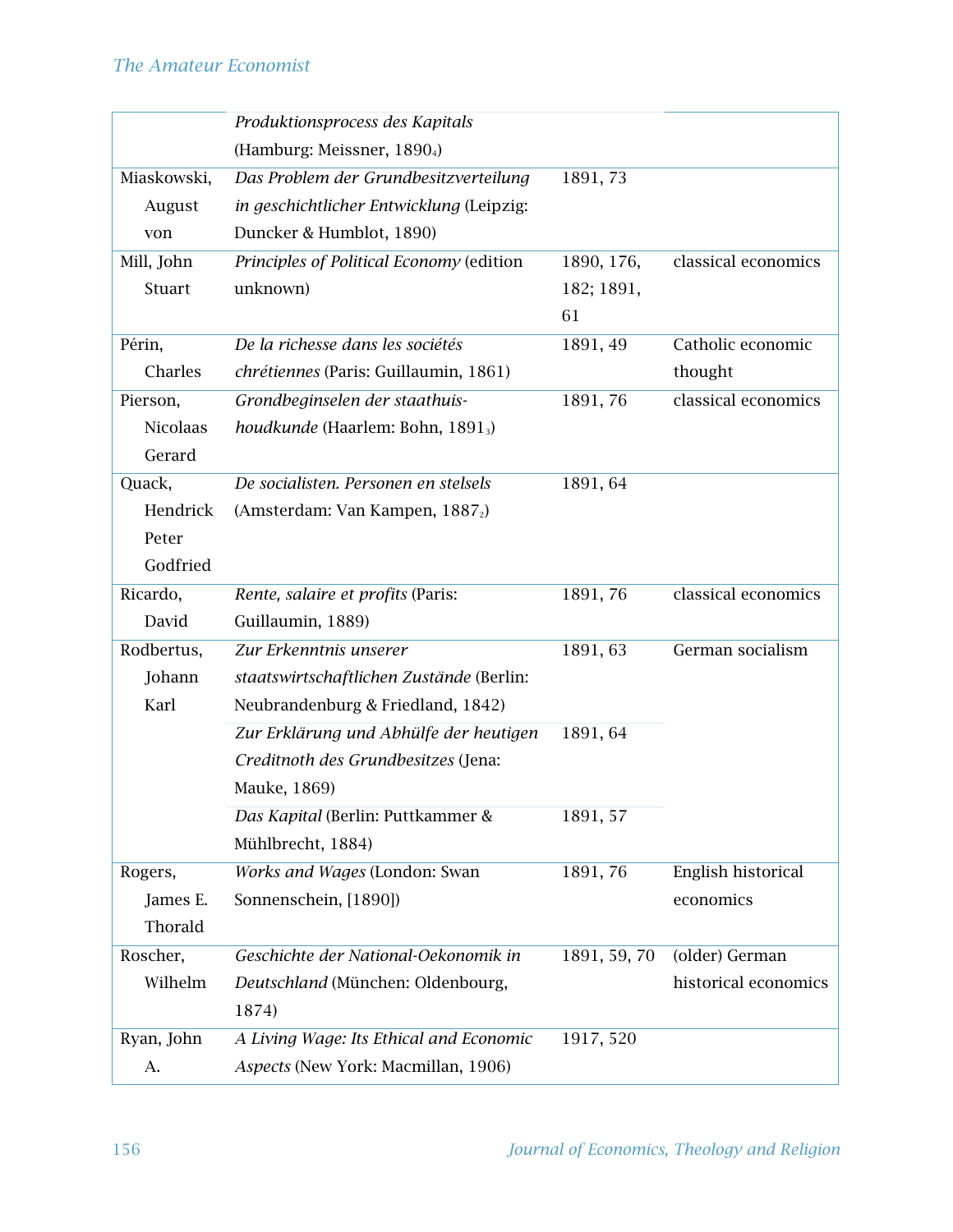| Sartorius, | Der moderne Sozialismus in den                     | 1891, 65    |                      |
|------------|----------------------------------------------------|-------------|----------------------|
| August     | Vereinigen Staaten von Amerika (Berlin:            |             |                      |
|            | H. Bahr, 1890)                                     |             |                      |
| Say, Léon  | Le socialisme d'État (Paris: Calmann Lévy,         | 1891, 76    | classical economics  |
|            | 1890)                                              |             |                      |
| Schäffle,  | Das gesellschaftliche System der                   | 1891, 64    | (younger) German     |
| Albert     | menschlichen Wirtschaft, 2 vols.                   |             | historical economics |
| Eberhard   | (Tübingen: Laupp, 18672)                           |             |                      |
| Friedrich  |                                                    |             |                      |
| Smith,     | An Inquiry into the Nature and Causes of           | 1891, 61    | classical economics  |
| Adam       | the Wealth of Nations (London: Ward &              |             |                      |
|            | Lock, 1812)                                        |             |                      |
| Sombart,   | Der Bourgeois (München/Leipzig:                    | 1917, 534   | (younger) German     |
| Werner     | Duncker & Humblot, 1913)                           |             | historical economics |
| Thompson,  | Protection to Home Industry. Four                  | 1908, 578   | American             |
| Robert     | Lectures Delivered in Harvard University           |             | protectionist        |
| Ellis      | (New York: D. Appleton, 1886)                      |             | economics (The       |
|            |                                                    |             | American System)     |
| Thun,      | Geschichte der revolutionären Bewegung             | 1891,66     |                      |
| Alphons    | in Russland (Leipzig: Duncker &                    |             |                      |
|            | Humblot, 1883)                                     |             |                      |
| Thünen,    | Der isolierte Staat in Beziehung auf               | 1891, 65    | proto-marginalist    |
| Johann     | Landwirtschaft und Nationalökonomie, 3             |             | economics            |
| Heinrich   | vols. (Rostock: Leopold, 1842 <sub>2</sub> )       |             |                      |
| von        |                                                    |             |                      |
| Wagner,    | 'Staat (in nationalökonomischer Sicht)',           | Handelingen | (younger) German     |
| Adolph     | Handwörterbuch der                                 | 1911, 1038  | historical economics |
|            | Staatswissenschaften (edition unknown),            |             |                      |
|            | vol. 7, pp. 727-739                                |             |                      |
|            | Grundlegung der politischen Oekonomie              | 1891, 67    |                      |
|            | (Leipzig: Winter, 1879 <sub>2</sub> )              |             |                      |
|            | Finanzwissenschaft. Einleitung; Ordnung            | 1891, 67    |                      |
|            | der Finanzwirthschaft; Finanzbedarf;               |             |                      |
|            | Privaterwerb (Leipzig: Winter, 1884 <sub>3</sub> ) |             |                      |
|            |                                                    |             |                      |